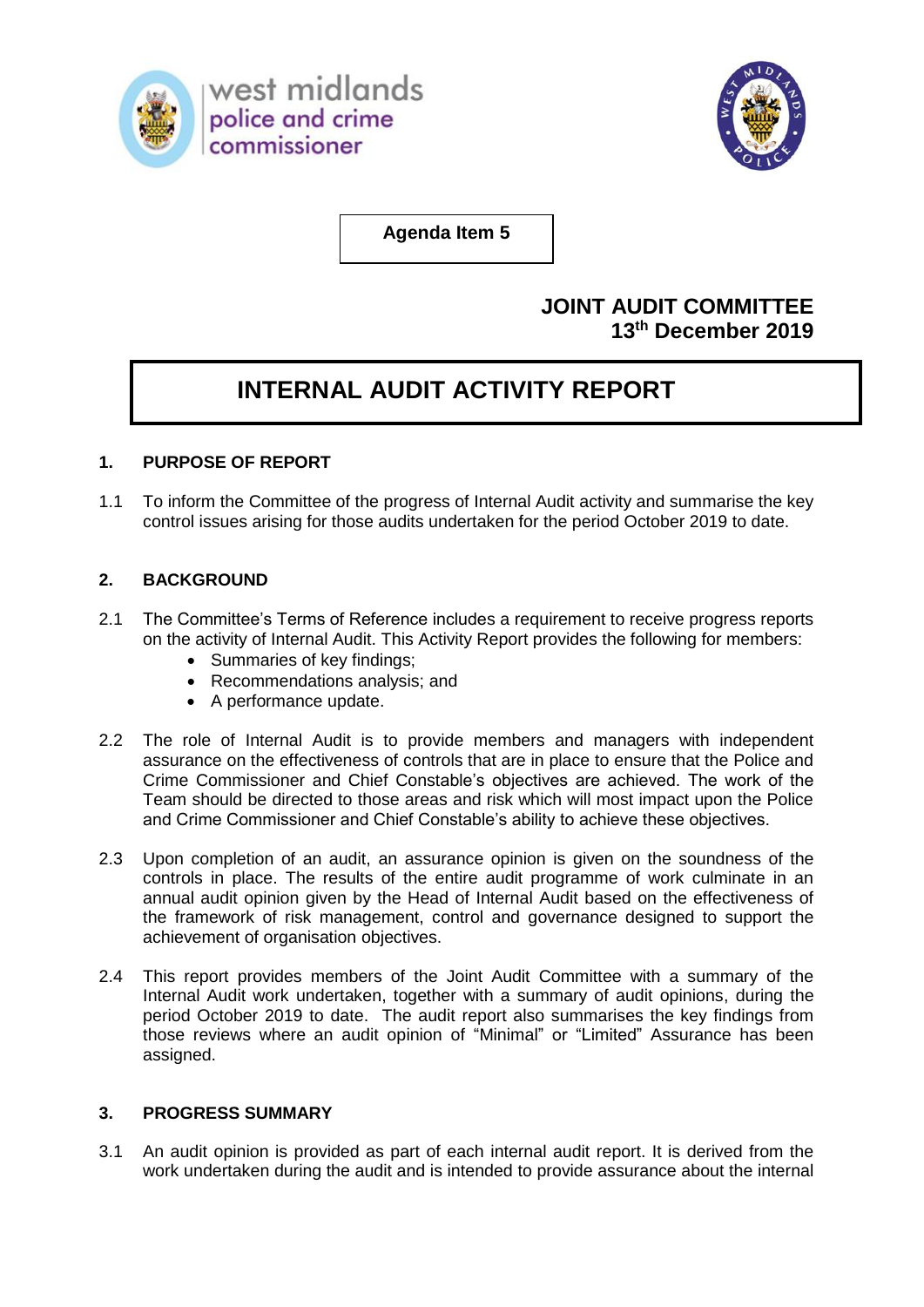controls in place in that system or particular activity. The audit opinions currently used are:



3.2 Table 1 details those audits that have been finalised since the previous report to the Committee, along with details of the opinions given.

#### **Table 1: Assurance Work Completed in the period March 2019 to date**

| No. | <b>Audit Review</b>                        | <b>Assurance Opinion</b> |
|-----|--------------------------------------------|--------------------------|
|     | <b>Missing Persons</b>                     | Minimal                  |
| 2   | <b>IT Strategy</b>                         | Reasonable               |
| 3   | Asset Management - personal issued devices | Limited                  |
|     | <b>CTU Business Support</b>                | Reasonable               |
| 5   | VAT                                        | Limited                  |

- 3.3 Summaries of key findings from those reviews where an audit opinion of "Minimal" or "Limited" has been assigned are provided in *Appendix 1*. Also provided at *Appendix 2*  is a summary of progress against planned activity, which details the status of each review to be completed during 2019/20. This will be considered when forming the annual audit opinion.
- 3.4 In addition to the audits finalised during the period, the following audits are nearing completion with draft reports issued and management comments awaited:
	- Management of repeat victims and offenders
	- National Police Air Service (NPAS)
	- Crime Data Integrity
	- Credit Cards
	- **Disclosure**

#### **4. RECOMMENDATION ANALYSIS**

4.1 Recommendations are made based on the level of risk posed by the weakness identified. The current ratings used for ranking recommendations are:



- 4.2 Internal Audit follow-up recommendations to ensure they have been implemented. All recommendations are followed up six months following the date the final audit report is issued to establish progress in implementing the recommendations. Any that remain outstanding following the six month follow-up review continue to be followed-up every three months until confirmation is received of implementation.
- 4.3 A number of follow-up reviews have commenced during 2019/20. The outstanding recommendations for 33 audits have been followed up to date, which are summarised in Table 2 below.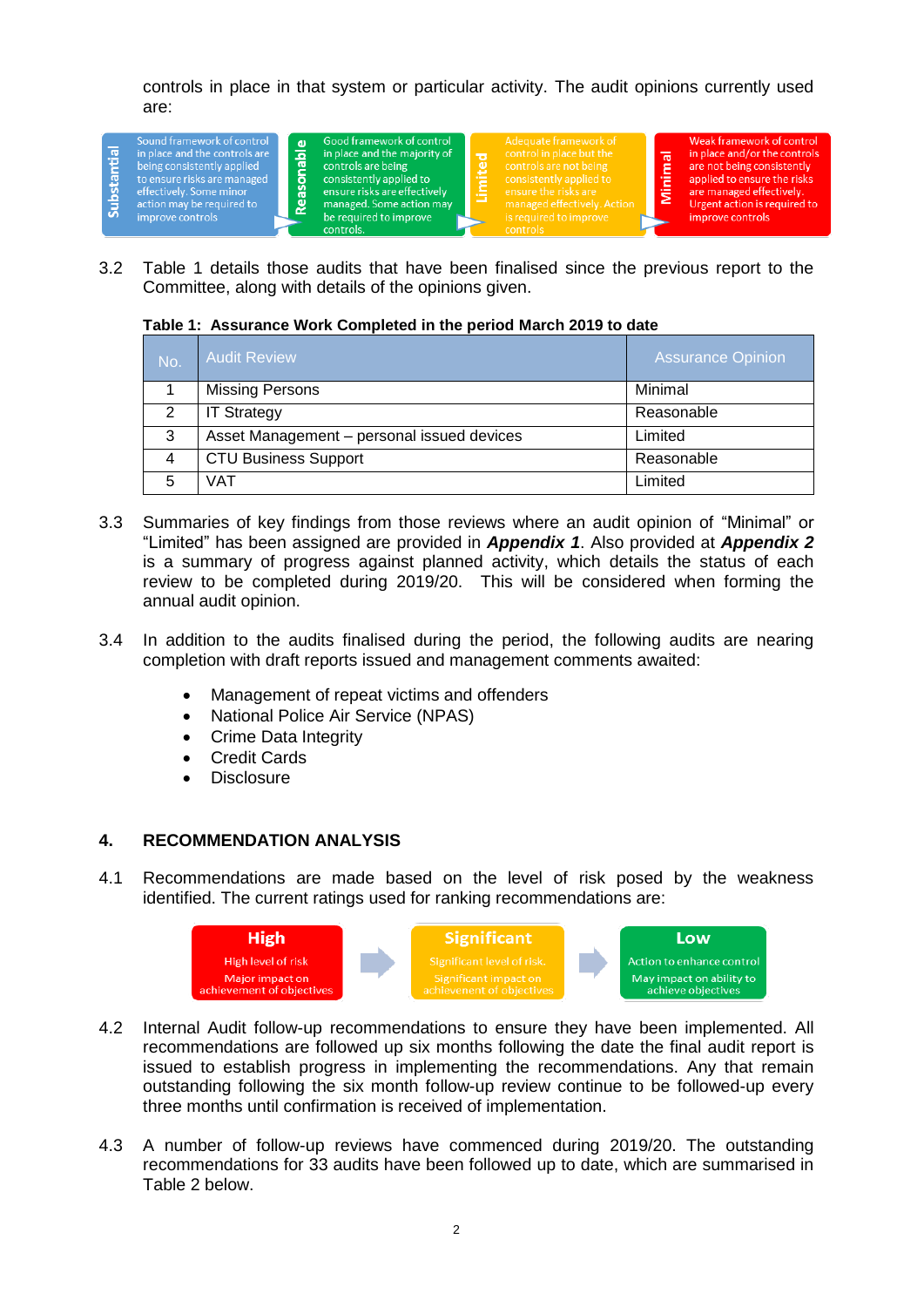|                 | .<br><br>.r<br><b>Follow-Up Audit</b>                        | <b>Total</b>    | <b>Implemented</b> | .<br>Redundant/      | <b>Partially</b>   | <b>Not</b>         |
|-----------------|--------------------------------------------------------------|-----------------|--------------------|----------------------|--------------------|--------------------|
|                 |                                                              | <b>Recs</b>     |                    | <b>Risk Accepted</b> | <b>Implemented</b> | <b>Implemented</b> |
| $\mathbf{1}$    | Force risk management                                        | 4               | $\overline{3}$     |                      |                    | 1                  |
|                 | arrangements                                                 |                 |                    |                      |                    |                    |
| $\mathbf{2}$    | <b>Information Sharing Agreements</b><br>(x2)                | $\overline{4}$  | 4                  |                      |                    |                    |
| 3               | Intelligence Management and<br>Tasking                       | $\overline{2}$  | $\overline{2}$     |                      |                    |                    |
| $\overline{4}$  | <b>BWV Benefits Realisation (x2)</b>                         | $\overline{4}$  | 3                  |                      | 1                  |                    |
| $\overline{5}$  | Body Worn Video (x2)                                         | $\overline{11}$ | 10                 |                      | 1                  |                    |
| 6               | <b>DSU &amp; Co-operating Offenders</b><br>Unit              | $\mathbf{1}$    | $\mathbf{1}$       |                      |                    |                    |
| $\overline{7}$  | <b>WMP2020 Project Reviews</b>                               | $\overline{7}$  | 7                  |                      |                    |                    |
| $\overline{8}$  | Bank Reconciliation (3rd)                                    | $\overline{4}$  | $\overline{4}$     |                      |                    |                    |
| 9               | Contract Management (4 <sup>th</sup> )                       | 9               | 8                  |                      |                    | $\mathbf{1}$       |
| 10              | Payroll                                                      | 8               | 8                  |                      |                    |                    |
| $\overline{11}$ | Use of consultants                                           | $\overline{2}$  |                    | $\overline{2}$       |                    |                    |
| $\overline{12}$ | Application of THRIVE+                                       | 8               | 6                  |                      |                    | $\overline{2}$     |
| $\overline{13}$ | Public Protection Unit (3rd)                                 | 6               | 5                  |                      | 1                  |                    |
| 14              | Pensions (x2)                                                | 6               | 6                  |                      |                    |                    |
| 15              | Workforce Planning, Diversity<br>and inclusion (x2)          | 3               | $\mathbf{1}$       |                      |                    | $\overline{2}$     |
| 16              | Victims Code Compliance                                      | $\overline{8}$  | 8                  |                      |                    |                    |
| 17              | Custody Visitors Scheme (x2)                                 | 9               | 5                  |                      |                    | 4                  |
| 18              | <b>NUMS</b>                                                  | 5               | 1                  |                      | 3                  | $\mathbf{1}$       |
| 19              | Civil contingencies (x2)                                     | 3               | 3                  |                      |                    |                    |
| 20              | GDPR Readiness review -<br>Force (x2)                        | 5               | 3                  |                      |                    | $\overline{2}$     |
| 21              | Health & Safety                                              | 5               | 5                  |                      |                    |                    |
| $\overline{22}$ | <b>Digital Experience for Citizens</b><br>(2 <sup>nd</sup> ) | $\overline{2}$  | 1                  |                      | 1                  |                    |
| 23              | <b>Budgetary control</b>                                     | $\overline{3}$  | $\overline{2}$     |                      |                    | $\mathbf{1}$       |
| 24              | <b>Treasury Management</b>                                   | $\overline{2}$  | $\overline{2}$     |                      |                    |                    |
| $\overline{25}$ | <b>Disclosure</b>                                            | $\overline{4}$  | 4                  |                      |                    |                    |
| $\overline{26}$ | Force Governance<br>Arrangements                             | 4               | 3                  |                      |                    | $\mathbf{1}$       |
| $\overline{27}$ | <b>GDPR Readiness review (PCC)</b>                           | 9               | 4                  | 1                    | 4                  |                    |
| $\overline{28}$ | Cadets                                                       | $\overline{4}$  | 4                  |                      |                    |                    |
| 29              | Onboarding                                                   | $\overline{4}$  | 3                  |                      |                    | $\mathbf{1}$       |
| 30              | <b>WMP2020 Benefits Realisation</b>                          | $\overline{5}$  | 4                  |                      |                    | $\mathbf{1}$       |
| $\overline{31}$ | Debtors                                                      | 6               | 5                  |                      |                    | $\mathbf{1}$       |
| 32              | <b>Detained Property</b>                                     | 8               | 8                  |                      |                    |                    |
| 33              | Creditors                                                    | 4               | 3                  |                      |                    | 1                  |
|                 | <b>Total</b>                                                 | 169             | 136                | $\overline{3}$       | 11                 | 19                 |

#### **Table 2 – Analysis of Follow-Up Audits undertaken during 2019/20**

- 4.4 Table 2 identifies an 87% implementation rate (fully and partially) for those audits followed-up to date during 2019/20. The recommendations still outstanding will continue to be monitored in line with agreed processes.
- 4.5 A number of follow-up reviews are in progress, pending management feedback and supporting evidence confirming implementation of medium and high rated recommendations. These are detailed in *Appendix 3,* which also summarises the status of recommendations of those audits completed in 2019/20 and any outstanding from previous years. Some recommendations are not yet due for follow-up, and an indication of the proposed follow-up dates is provided.
- 4.6 A summary of the recommendations agreed with management analysed over the last few years is provided in Table 3.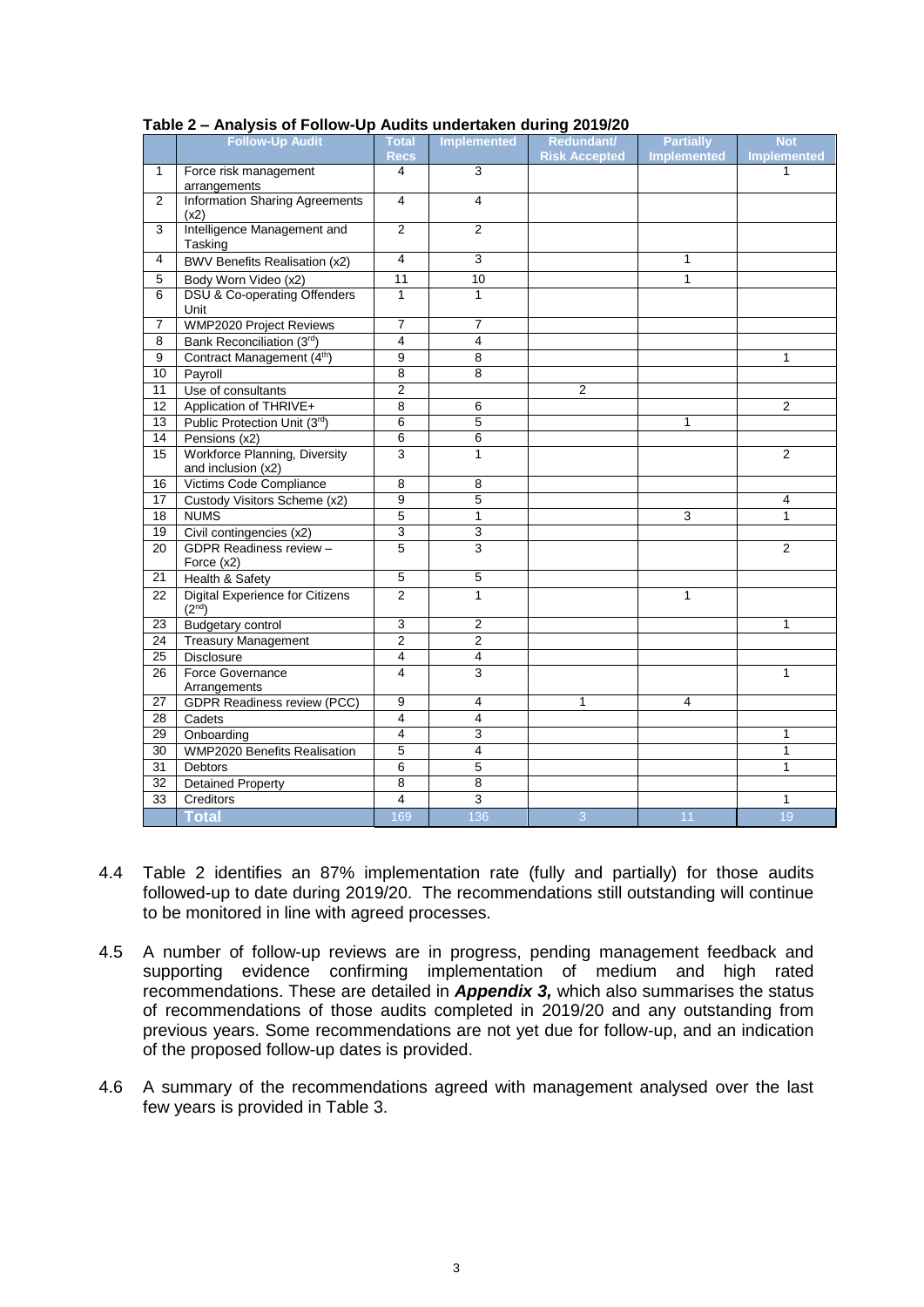|               | Number agreed |         |         |  |  |  |  |  |  |
|---------------|---------------|---------|---------|--|--|--|--|--|--|
| <b>Rating</b> | 2017/18       | 2018/19 | 2019/20 |  |  |  |  |  |  |
| High          |               |         |         |  |  |  |  |  |  |
| Medium        | 84            | 70      | 35      |  |  |  |  |  |  |
| Low           | 52            | 59      | 30      |  |  |  |  |  |  |
| Total         | 143           | 130     | 68      |  |  |  |  |  |  |

# **Table 3 – Breakdown of Recommendations 2017/18 to 2019/20**

4.7 The current position of the high and medium rated recommendations is provided below.

#### **Table 4 – Status of High/Medium Recommendations**

|                                                               | 2016/17 | 2017/18 | 2018/19 | 2019/20 | Total |
|---------------------------------------------------------------|---------|---------|---------|---------|-------|
| <b>Total Number</b>                                           | 58      | 91      | 71      | 38      | 258   |
| Total not yet due to be Followed-<br>up/Follow-up in progress | 0       |         | 13      | 37      | 50    |
| <b>Total Followed-up Concluded</b>                            | 58      | 91      | 58      |         | 208   |
| Of Which:-                                                    |         |         |         |         |       |
| <b>Total Implemented</b>                                      | 44      | 75      | 34      |         | 154   |
| Total Redundant*/risk accepted                                | 13      | 10      |         |         | 24    |
| Total Outstanding after follow-up                             |         | 6       | 23      |         | 30    |

*\*Redundant are recommendations that are no longer relevant or recommendations have been superseded by a later audit*

4.8 Of the 208 significant recommendations followed-up to date, 154 (74%) have been implemented. Details of the recommendations that remain outstanding and the latest progress updates provided by management are detailed in *Appendix 4*. The latest update confirms progress is being made on the majority of these recommendations. There are however some outstanding recommendations for which management have not responded and reminders have been issued.

# **5. OTHER AREAS OF ACTIVITY**

5.1 In addition to planned Internal Audit work that require assurance levels to be assessed, other planned work relates to those areas of activity that support and underpin the overall concept of internal control and proactive advice work. During the period covered by this report, examples of other areas of activity undertaken are as follows:

## **Policy Commissioning arrangements (OPCC)**

The Policy and Commissioning team within the Office of the Police and Crime Commissioner are in the process of revising their commissioning arrangements. Internal audit are providing advice to the Head of Policy and Commissioning into these new arrangements.

## **Payroll Governance Board**

Internal audit have attended the Payroll Governance Board, which meets on an adhoc basis to review payroll overpayments, investigate why they occurred and proactively identify solutions, some of which may result in process changes. Internal audit is represented on this Group to ensure any process changes proposed are sound. This group has been in place for some time and processes for identifying, recording and recovering overpayments have been formally established.

## **6. PERFORMANCE**

6.1 The performance of internal audit is measured against a set of Key Performance Indicators. The KPIs are set out in Table 5 along with actual to date for 2019/20.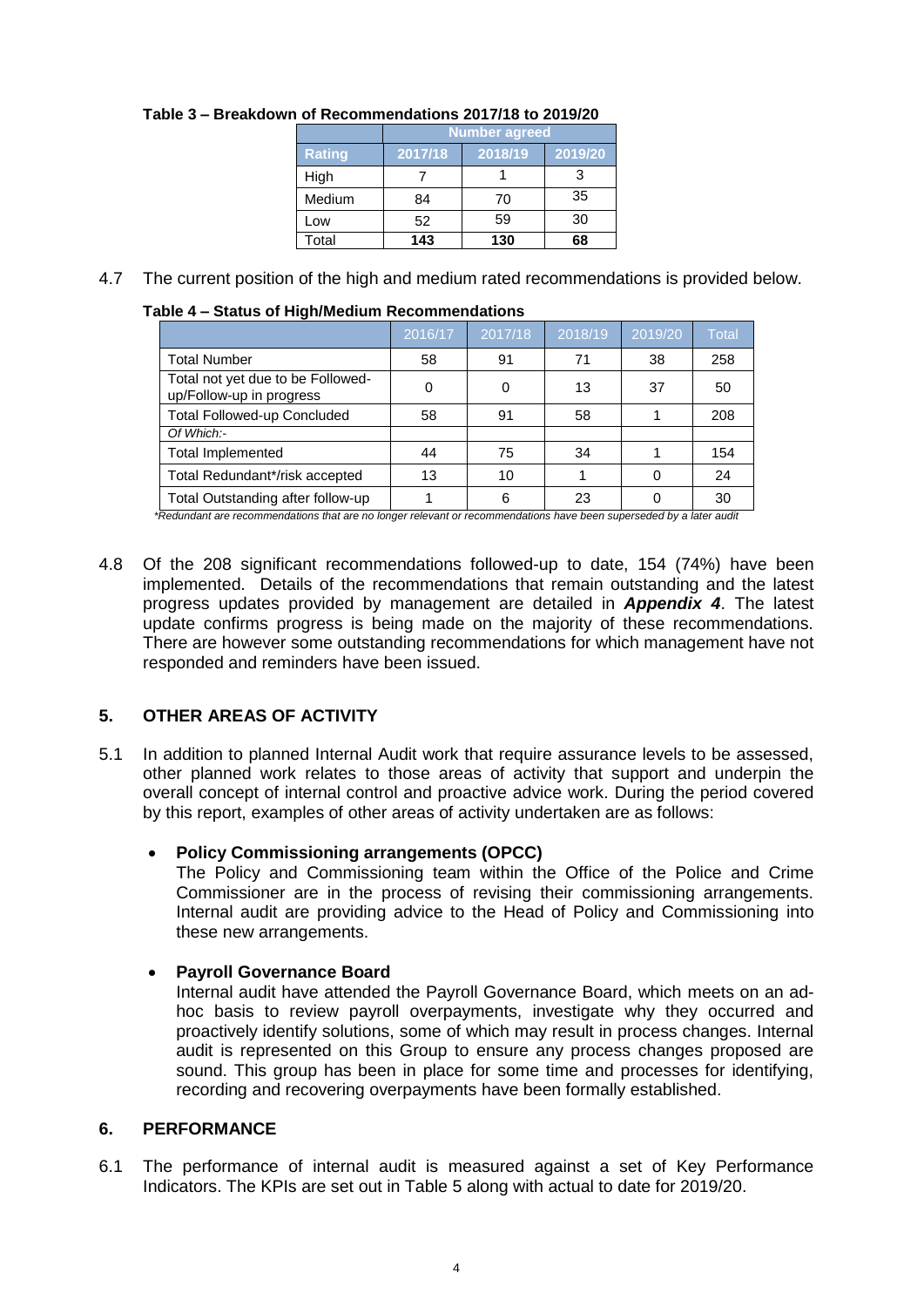#### **Table 5 – KPI data 2019/20**

| <b>KPI Description</b>       | <b>Narrative</b>                                                                           | <b>Annual</b> | <b>Actual</b> |
|------------------------------|--------------------------------------------------------------------------------------------|---------------|---------------|
|                              |                                                                                            | <b>Target</b> | 2019/20       |
| <b>Audit Coverage</b>        | % of Audit Plan Delivered.                                                                 | 90%           | 46%           |
| <b>Report Production</b>     | Completion of Draft Report within 10 working days.                                         | 95%           | 100%          |
| <b>Report Production</b>     | Completion of Final Report within 5 days of<br>agreement of the draft.                     | 95%           | 100%          |
| <b>Audit Recommendations</b> | Recommendations accepted v made.                                                           | 100%          | 100%          |
| <b>Client Satisfaction</b>   | % of Post Audit Questionnaires in which<br>management have responded 'Very Good' or 'Good' | 95%           | 96%           |

6.2 Audit coverage is below target against the pro-rata target for this time of year, which is not unusual. As explained in previous reports to Committee, this is partly due to the earlier part of the year being heavily weighted to planning, preparation and commencing audits, with more reports being issued in the latter months. The elapsed time for some audits is taking a little longer than originally planned due to the range of teams involved in some of the processes, however a number of the jobs in progress are near to completion, so the team is confident the plan target will be achieved.

#### **7. PROPOSED CHANGES TO AUDIT PLAN**

- 7.1 A meeting was held with the Force Executive Team during October to review progress with the audit plan, and more importantly to consider the plan for the remainder of the year to confirm its relevance and to identify any revisions. The Executive Team raised minimal changes to the plan. The following proposed changes have been put forward by senior Management and are being reported for Joint Audit Committee to consider and endorse:
	- The planned review of GDPR be replaced with a cyber security review, focussing on the robustness of penetration testing. This is an area of high risk nationally.
	- The scope of the review of Supplier and Contract Management also considers the new force risk around disruption to supply chain as a result of Brexit.
	- A change to the focus of the WMP2020 Post Implementation Process from an assurance piece to and advisory piece as there is acknowledgement that the existing arrangements are not fit for purpose and require review.

#### **8. RECOMMENDATIONS**

- 8.1 The Committee to note the material findings in the attached Internal Audit Activity Report and the performance of the Internal Audit Service.
- 8.2 The Committee to consider and endorse the proposed changes to the internal audit plan set out in 7.1

**CONTACT OFFICER** Name: Lynn Joyce Title: Head of Internal Audit

**BACKGROUND DOCUMENTS** None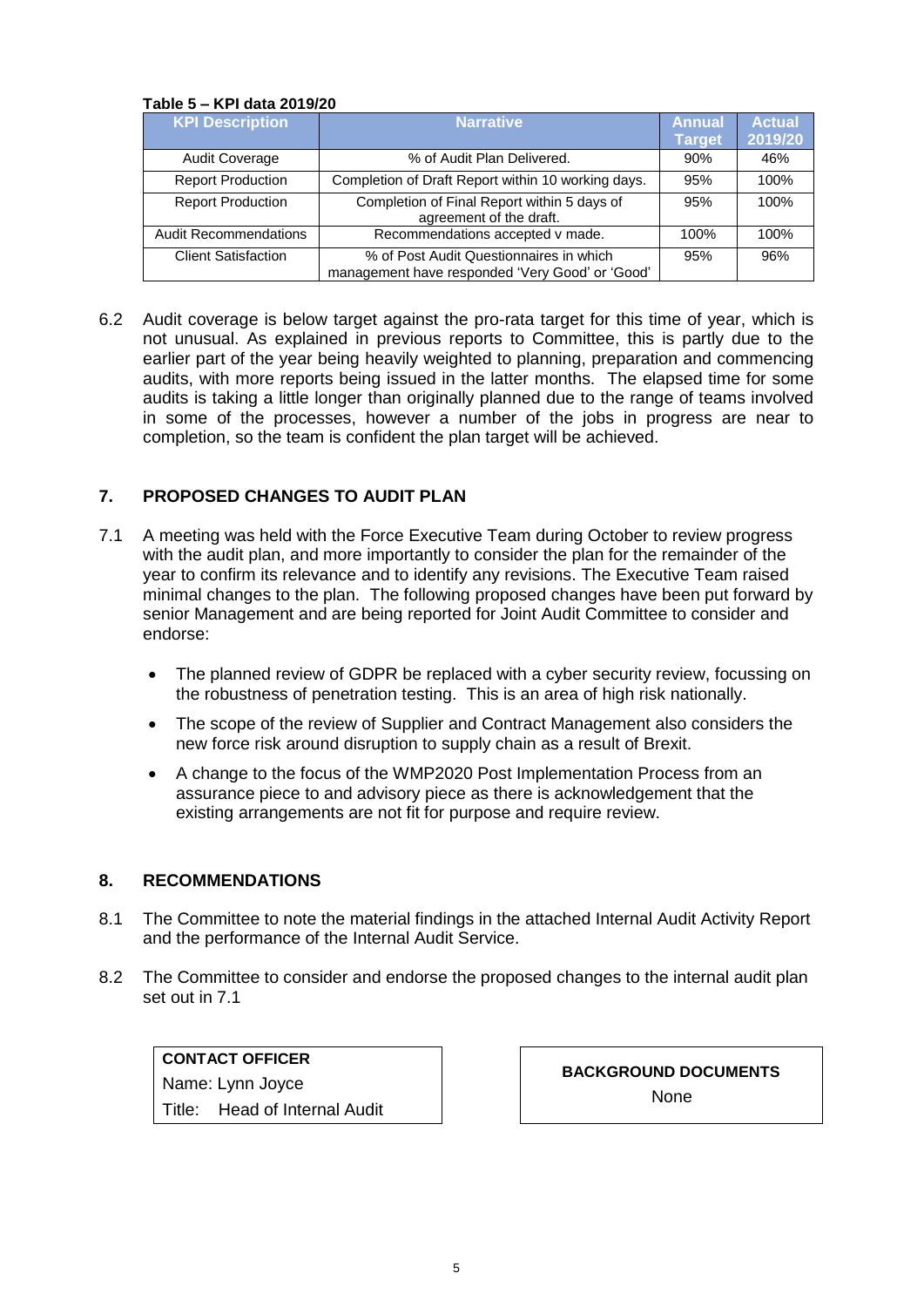## **APPENDIX 1 - Summaries of Completed Audits with Limited or Minimal Opinion**

#### **1 Missing Persons**

- 1.1 The purpose of this review was to assess whether adequate arrangements are in place for the missing person's process following a new policy being issued in May 2019. The review specifically included risk assessment arrangements; the investigative process, information sharing and partnership working; arrangements for cross border case transfer; post investigation reviews/debriefs; and governance and performance monitoring arrangements.
- 1.2 The key findings of the review are as follows:
	- Contact Handlers, who undertake the initial risk assessment for missing persons, and Resource Allocators (RA's) within Force Contact received training on the new missing person's policy via briefings from supervisors. The initial briefing to Contact Handlers was recorded on a local training record but when further refresher training was delivered prior to policy implementation, training records were not updated. No training records were maintained for RA's when they received the briefing. With the lack of records maintained it cannot be assured that all relevant staff within Force Contact have received the briefings on the new missing person process.
	- When a person is reported missing a series of minimum actions are required which are set out in the Policy. Sample testing identified that these actions are not always being completed consistently with Compact records not always being created, no (or lack of) detailed THRIVE+ recorded and no evidence that information systems had been utilised in the initial investigation in some cases.
	- None of the sample of open P2 missing person logs reviewed were resourced within the 1 hour service level agreement, with no evidence of the escalation processes being applied (as set out in the escalation doctrine for P2 and P3 incidents). As a result, regular risk assessments were not undertaken to assess the impact of lack of response or the vulnerability to the individual. At the time of audit it was taking on average 5 hours 50 minutes to respond to a P2 missing log in comparison to 1 hour 40 mins for all P2 logs.
	- The Department for Education statutory guidance on children who run away or go missing from home or care states that safe and well checks should be carried out by police as soon as possible after the child is found. The guidance recognises that it is not always practicable to visit the child if they frequently go missing, in these situations a decision should be taken by police, parents or social worker with the reasons for not visiting the child recorded. Currently if a child is missing, graded as medium risk and returns prior to resources attending, the log is regraded to 'no apparent risk' with the log transferred to Shared Services to create a Compact record. This working practice and re-grading is not set out in the Policy and is an anomaly that has arisen since the new policy was introduced. Since the new Policy was introduced in May, up to July 2019, 2295 P8 logs have been recorded (38.1% of all missing reports). The Force has not determined when safe and well checks should be completed in these instances and where rationale for decisions should be captured. As a consequence, no safe and well checks are being conducted, including when the log details risk factors and vulnerabilities, as it is considered that the missing child returning has removed all risk.
	- The policy refers to intrusive direction and control by supervisory / managerial officer within Force Response. When RA's allocate Force Response officers to respond to a missing person report, the Force Response supervisor is not always notified of the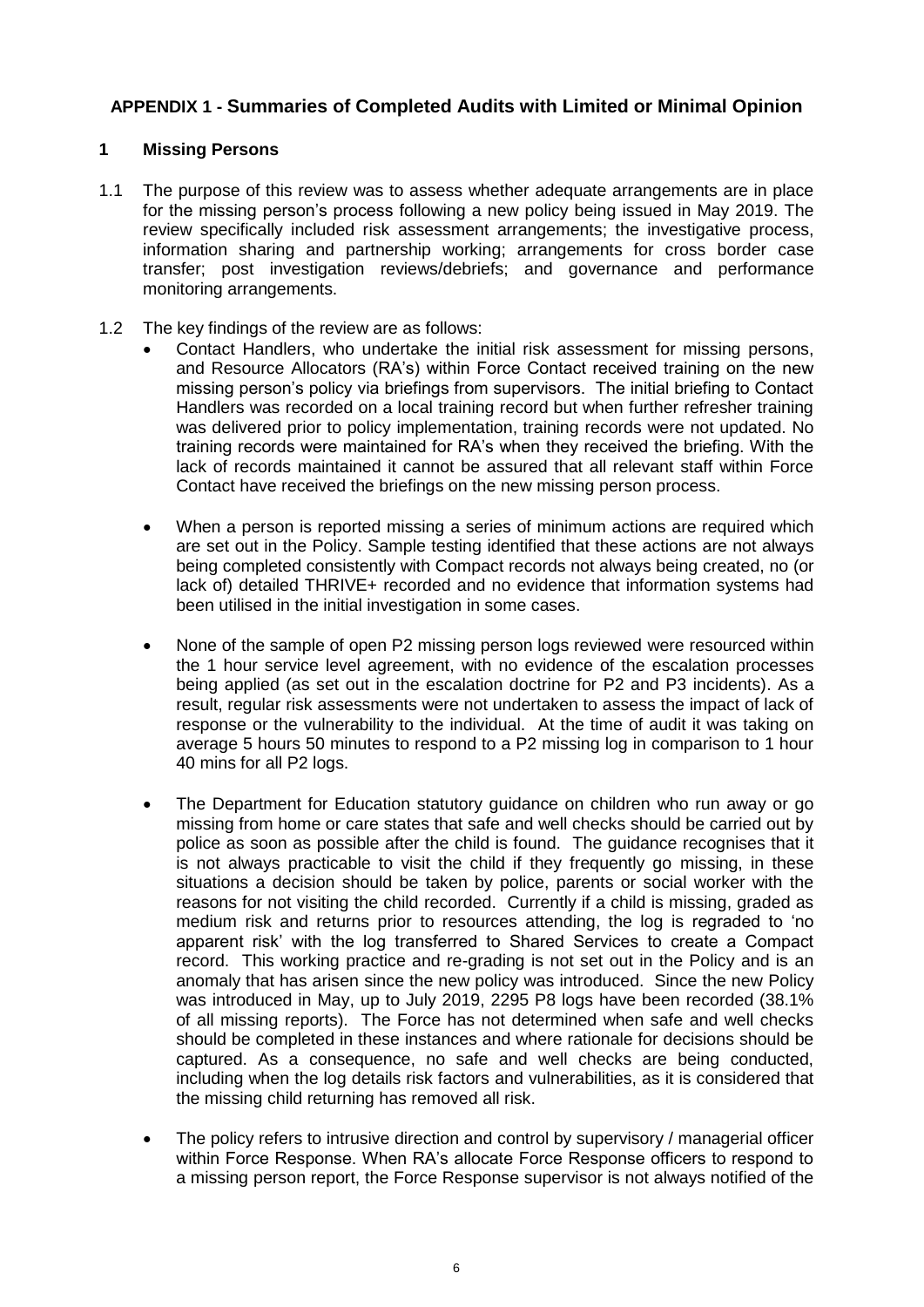log thereby limiting the oversight and monitoring of the risk for the missing person and primary investigation to confirm that all appropriate actions have been completed to assess and manage risk.

- The Locate Team, who manage the investigation of missing persons following the initial response, operate between the hours of 0700-0300, but due to current restrictions and flexible working arrangements in place there are a limited number of Detective Sergeants in place to receive, own and manage investigations between 22:00 and 03:00, impacting on handover arrangements to Locate.
- The missing person cross border case transfer process is not consistently being adhered to, with the missing person transfer request forms not always being completed and the transfer not being authorised by the Locate Manager, as required by the policy. This may impact on the risk information shared and hinder the ongoing investigation.
- Monthly performance information on repeat missing people and locations has recently been developed and included within the Locate performance information pack. This information has yet to be shared with NPU's to enable joint plans to be developed to reduce repeat missing demand.
- Multi-agency protocols should be in place to support the management of people being looked after who go missing. The protocols relating to the Birmingham area are currently being reviewed in line with the Authorised Professional Practice, but for the other local authority areas, copies of the protocols were not provided and for some there was a lack of awareness of the protocols in place.
- The Missing Operations Group has not undertaken any Quality Assurance reviews to ensure that the new policy is embedded, to identify any organisational learning and any issues that need to be escalated to the Vulnerability Board, all of which fall within the responsibilities of this Group. Locate previously maintained local records of issues identified with initial risk assessments and primary investigations, but issues are no longer being recorded with them now being escalated via email as and when they arise. Although this approach raises concerns promptly, it does not enable key themes to be identified and raised collectively with stakeholders to determine what actions are required.
- 1.4 In response to the above, Management have started to address the issues identified:
	- A directive has been communicated detailing what is needed in terms of risk assessments, intelligence checks and appropriate supervision.
	- A directive has been given around the use of the escalation doctrine.
	- Training records are still to be updated.
	- Force P2 median is now a performance data point and shared with Force Contact and Force Response with a view to bring the median in line with other P2 logs.
	- An audit regime is to be implemented around the escalation process, impact on P2 median time and impact on P2 to P8 process.
	- A performance document is reported to the Missing Operations Group and will be shared with NPU's with effect from 25/11/19.
	- Missing was discussed at strategic tasking during November and an options paper is to be presented to next strategic tasking meeting in December.
	- As a short term measure a daily triage process is in place between Locate and the relevant Local Authorities to assess interventions for return home P2 cases.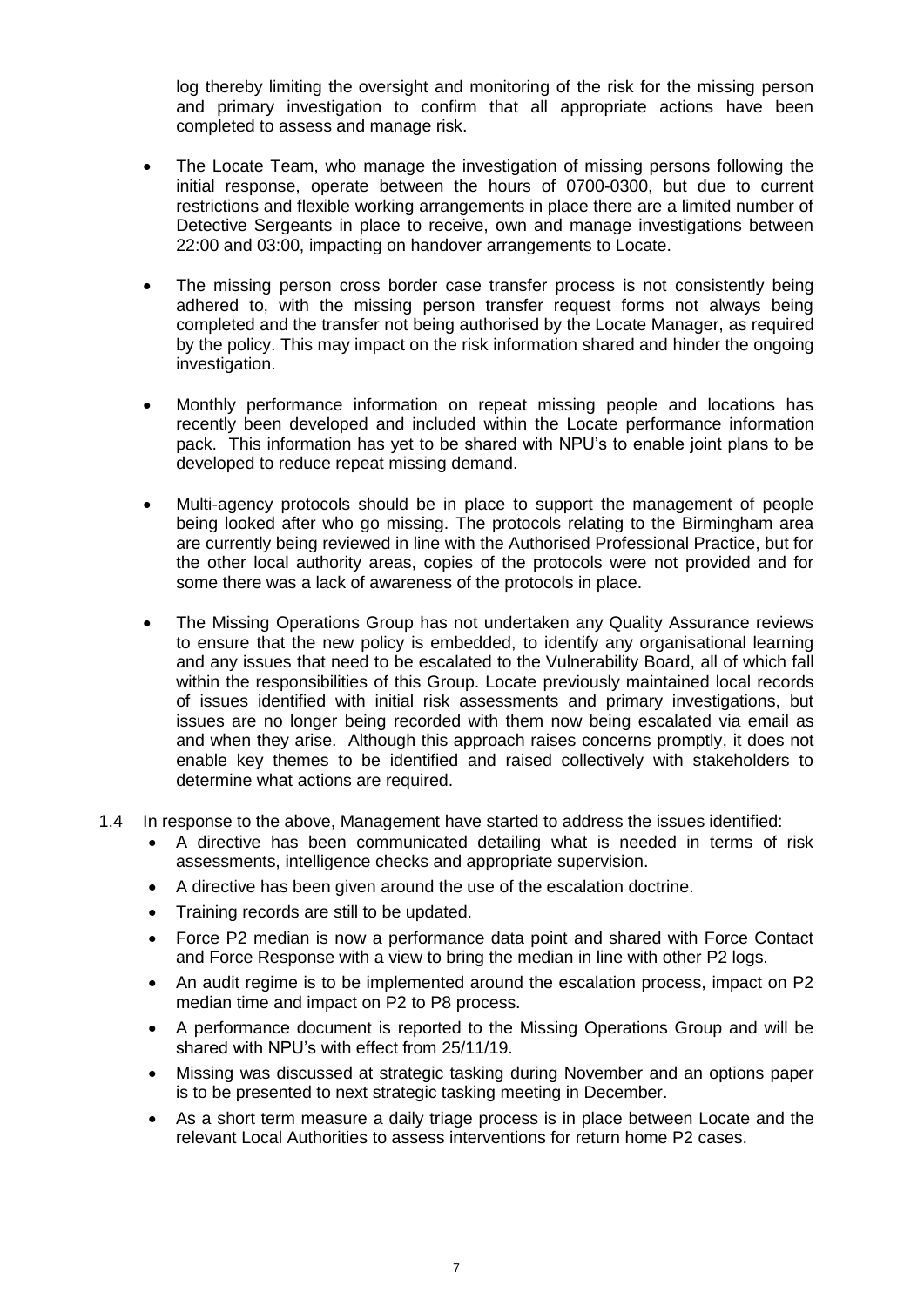- Birmingham City Council have reviewed all 'No Apparent Risk' children's cases and a recommendation has been made to the Missing Operations Groups that all Local Authorities undertake similar reviews.
- There is recognition that intervention needs to take place before a re-grade to a P8. This may not need police intervention, options are being explored
- Force Contact now have a supervisory footprint on all logs with a spreadsheet being maintained for P2 un-resourced logs to capture escalation etc.
- Locate supervisor duty times have now been resolved and guidance has been issued clarifying ownership between Force Response and Locate.

#### **2 Asset Management – Personal Issued Devices**

- 2.1 This review sought to provide assurances that personal issued devices are being managed effectively. Specifically this audit reviewed the register of assets to ensure they contain adequate information, approval process for issuing devices, management of pooled devices, movement of individuals and devices, licencing and insurance arrangements and secure disposal arrangements.
- 2.2 The key findings of the review are as follows:
	- Personal issue assets are recorded in various disparate databases across the Force with no centralised reporting function which would allow for tighter control of assets, in particular when individuals move role or leave the Force. Testing in regard to the movement of individuals into other roles or leaving the Force found a lack of robust processes in regards staff movement for USB devices and standard mobile phones and poor control over leavers. The Force Commissioning Steering Group have had initial conversations around a force wide asset management solution, but no firm decisions have been made to progress.
	- Registers for USB memory storage devices and standard mobiles phones were not accurately maintained and therefore the Force cannot accurately identify which individuals have particular assets in the event of a device being lost/stolen or should an individual move roles or leave the Force. If a centralised database were to be developed, a data cleanse exercise for some existing registers would be required prior to any data transfer.
	- There was little evidence of the usage of devices being reviewed to ensure that assets are being utilised effectively which could enable savings in regard to utilisation and future procurement of devices.
	- A review of pool devices, i.e. those that are not personally assigned but can be booked out for short periods, identified that for Body Worn Video, there were examples of individuals having multiple devices assigned. Supervisors assign the devices when they are taken from the pool and have failed to un-assigned them at the end of the officer's shift.
	- Updates to laptops, e.g. firmware updates, are only deployed to a device when physically docked on to the Force network. With individuals working remotely, it could be a significant length of time before devices are physically docked, increasing the risk that an essential updates are not promptly installed. Reviews of the Body Worn Video devices also showed that 13% of the devices are not currently up to date with the latest firmware which ensures that any vulnerabilities to the devices are addressed.
- 2.3 Management have agreed the following:
	- The Force is looking at a range of technical solutions to track assets. This will aid the availability of assets but also inform replacement strategies. These processes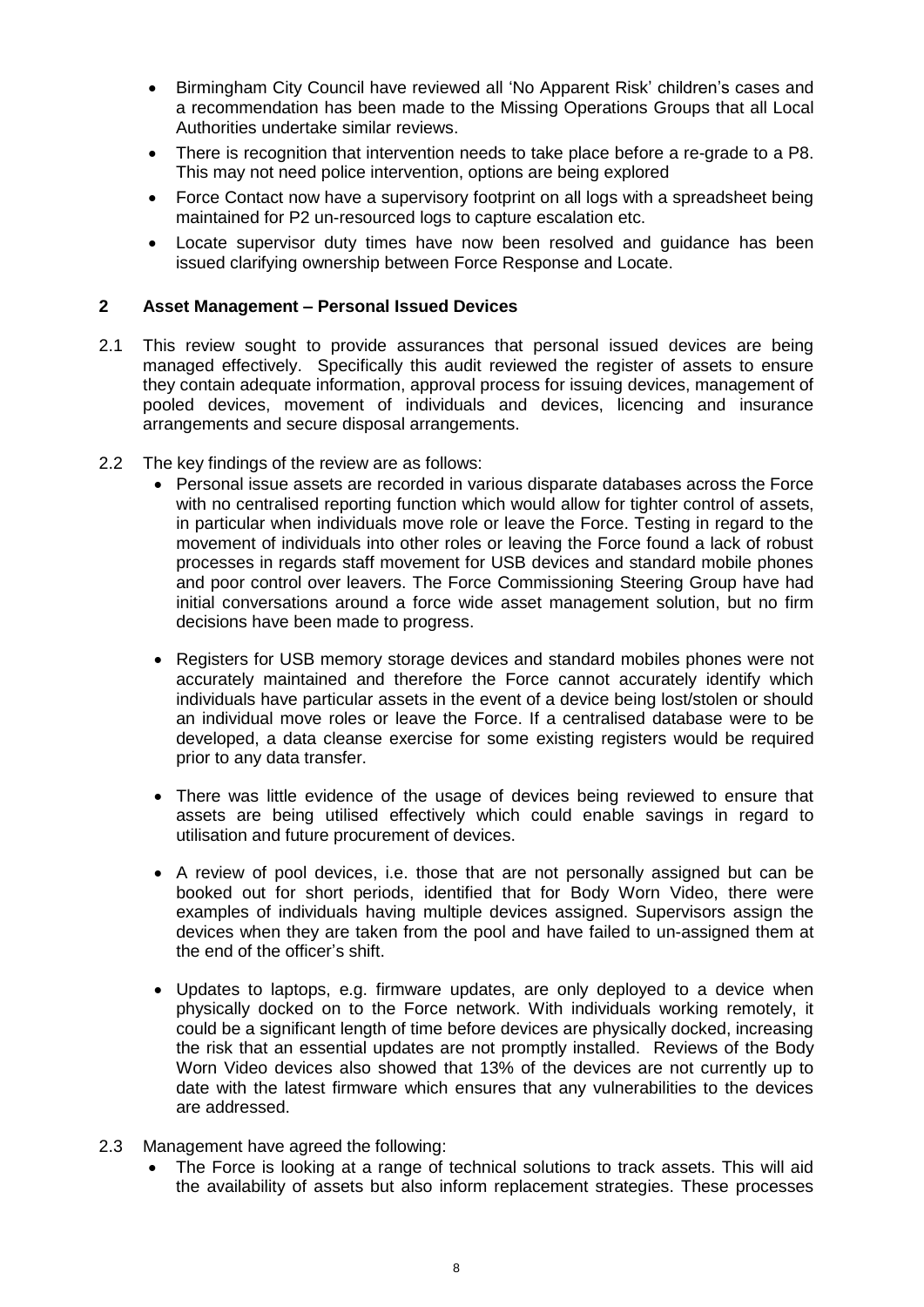are in place but in separate systems at the moment. As part of the new device strategy and Force wide roll out a central register of all laptops will be held. Regular audits of assets can then be achieved for Mobility devices and laptops. Basic mobile phones are being phased out and there is a cost benefit exercise required to establish whether the potential losses are greater than the FTE effort required to monitor. USB audits will need to also cover Forensics.

- The Force are moving to a mobility by default strategy whereby individuals will have mobility devices rather than desk based solutions. In terms of USB devices and standard phones, due to the low value of these items, reviews of usage would not represent VfM, and the risk is therefore accepted.
- If laptops aren't docked regularly they fail and the user has to contact IT&D at which point they are docked and firmware updates are applied. IT&D will investigate whether there is a way to alert users, but it may just be a case of issuing communications.
- Reviews of body worn video usage, utilisation of pool devices and addressing gaps in firmware updates to devices, will be addressed once recruitment of a new member of staff is completed. Measures are being put in place and an action plan is being created.

## **3 VAT**

- 3.1 The review considered the adequacy of systems in place for the accurate and timely submission of VAT claims to HMRC and that the Force are prepared for the introduction of Making Tax Digital requirements that come into full effect from April 2020. The audit considered the procedures and guidance available to support processes, resilience arrangements, the accuracy and timeliness of VAT submissions and reconciliation processes, the availability and accuracy of supporting documentation and VAT awareness within new initiatives and collaborations.
- 3.2 The key findings of the review are as follows:
	- The expenses module within Oracle Fusion is applying a flat rate 20% VAT to all expense claims, e.g. mileage, subsistence, parking fees etc., whether or not a valid VAT receipt is available. This is resulting in over-claims of VAT from the HMRC each month.
	- Internal Audit were informed that Force Executive Team had approved that mileage expenses incurred were not to be included for VAT reclaim as the Force were no longer making it mandatory to attach receipts for fuel. Testing during this review however found that mileage claims are included on the VAT reclaim and that VAT has been charged incorrectly as VAT is being applied to the full claim rather than the HMRC advisory fuel rates. Consequently the monthly HMRC VAT reclaims have been overstated.
	- Attempts have been made to try to quantify the potential VAT overclaim, but we have been unable to identify a method by which expense claims with a valid VAT receipt attached can be extracted. In total around £120k has been claimed from HMRC since the introduction of the application of VAT on expenses in Oracle Fusion.
	- If a purchase invoice is not attached in Oracle Fusion, then VAT should not be reclaimed as there is no other repository for these documents which could evidence the amount of VAT incurred by the Force. Occasionally, invoices may not be attached in Fusion and there is currently no process in place or management review to identify such instances.
	- Procedures for the completion of VAT returns are currently out of date and have not been updated since the implementation of Oracle Fusion approximately 2 years ago.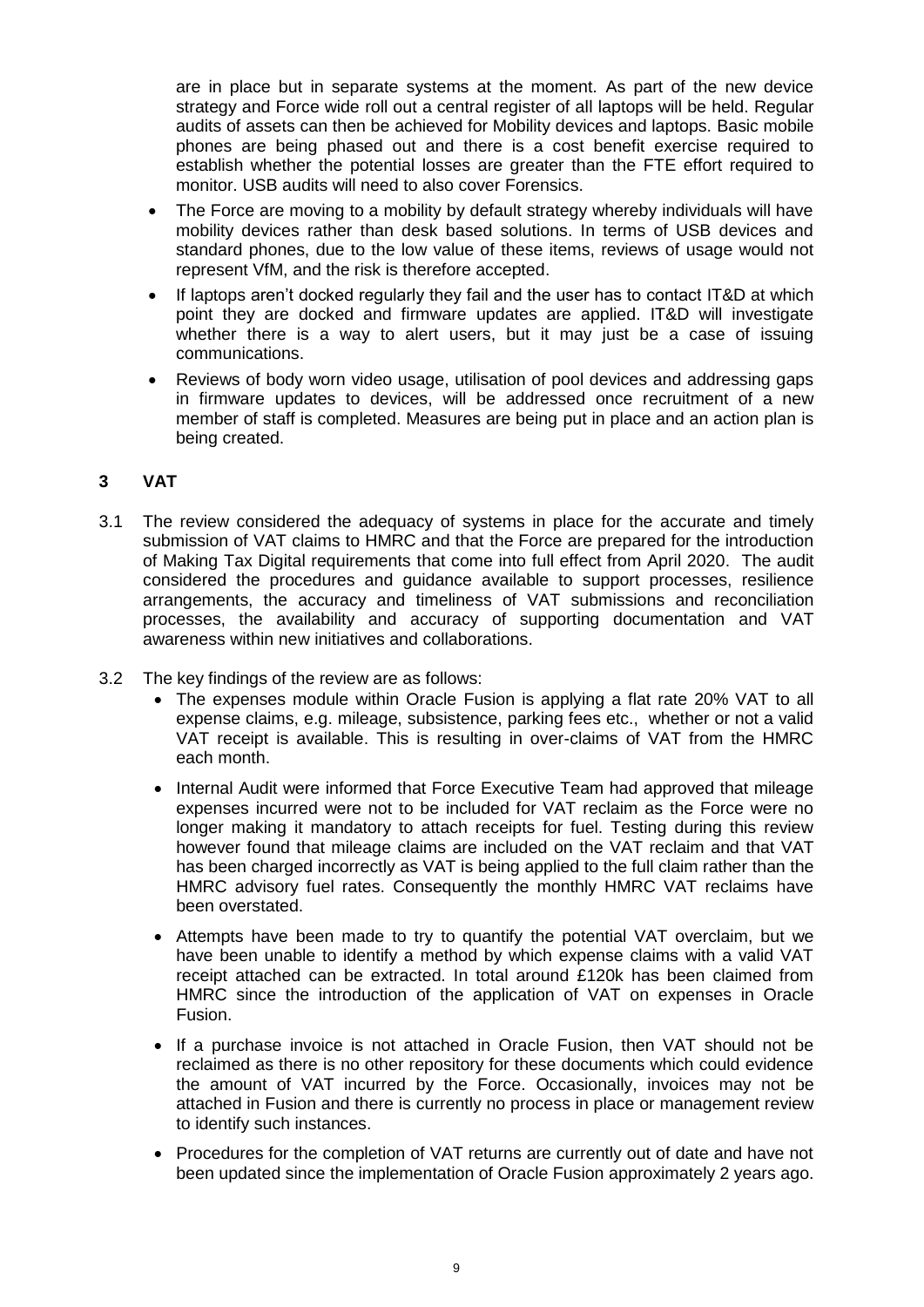With the introduction of Making Tax Digital. Once the digital linkage is in place to submit returns to HMRC, procedures would benefit from an update

- 3.3 Management have agreed the following:
	- HMRC were notified of the potential over recovery (circa £120k) on 29<sup>th</sup> October 2019 and we will now look to undertake a detailed review to calculate the actual amounts over recovered.
	- All VAT reclaims for expenses have been excluded from the September 2019 VAT Return (circa £8k) and will continue to do so until an interim and then permanent solution is identified within the expenses module.
	- As an interim measure a new report will be introduced which will highlight all expenses where VAT is recoverable and includes the necessary VAT receipts. This will form the basis of VAT reclaimed on expenses. A manual check will be undertaken on top of this to get the VAT position correct. Guidance around this will also be increased. With regards to a permanent solution we will seek advice from Oracle Consulting on possible system solutions.
	- We will ensure that all paid invoices have supporting documentation attached.
	- All VAT procedures will be reviewed and updated by the end of the financial year.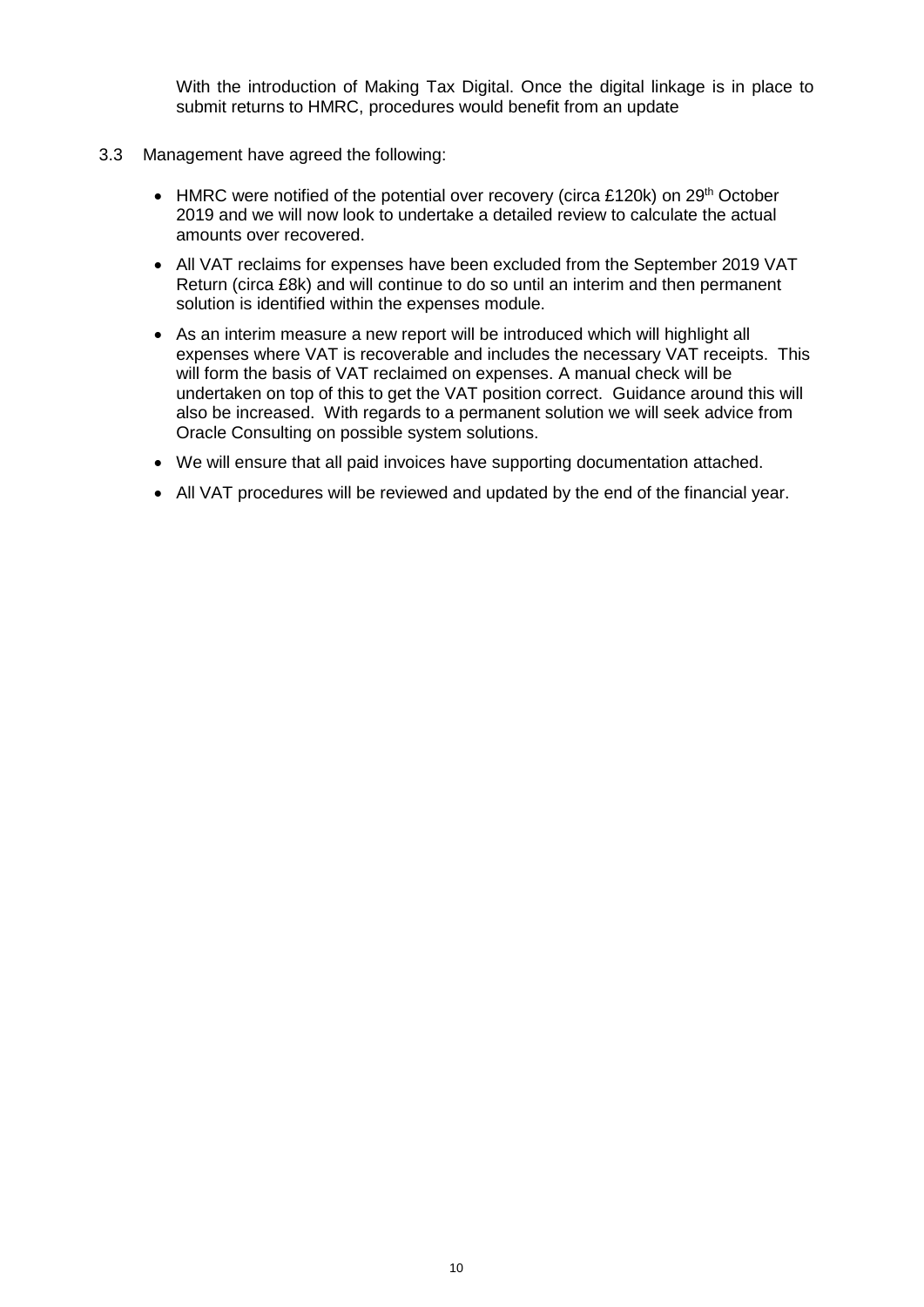# **APPENDIX 2 – Summary of Plan Position**

# **2018/19 Audits Completed During 2019/20**

| <b>Audit</b>                         | <b>Status</b> | <b>Opinion / Comments</b> |
|--------------------------------------|---------------|---------------------------|
| Creditors*                           | Final         | Reasonable                |
| <b>Fleet Telematics*</b>             | Final         | Limited                   |
| <b>WMP2020 Benefits Realisation*</b> | Final         | Reasonable                |
| Shared Services System Access*       | Final         | Reasonable                |
| Bail Management*                     | Final         | Reasonable                |
| <b>Debtors</b>                       | Final         | Reasonable                |
| <b>Mental Health</b>                 | Final         | Limited                   |
| Force Response                       | Final         | Reasonable                |
| Asset Management / Mobility          | Final         | Limited                   |
| PPU - Child Protection Conferencing  | Final         | Reasonable                |

*\*included in 2018/19 annual report*

# **2019/20 Internal Audit Plan – Status / Assurance Summary**

| Audit                                                                  | <b>Status</b> | <b>Opinion / Comments</b>      |
|------------------------------------------------------------------------|---------------|--------------------------------|
| <b>CTU - Business Support</b>                                          | Final         | Reasonable                     |
| PPU - Safeguarding Boards                                              | Preparation   | Opening meeting arranged 11/12 |
| PPU - Vulnerability                                                    | Preparation   | Opening meeting arranged 11/12 |
| Controlworks (Command and Control System)<br>Pre implementation review | <b>WIP</b>    |                                |
| IT&D System-database access and<br>administration                      | <b>WIP</b>    |                                |
| Nat Fraud Initiative - investigation of matches                        | <b>WIP</b>    |                                |
| <b>ICT Strategy</b>                                                    | Final         | Reasonable                     |
| <b>Drones</b>                                                          | <b>WIP</b>    |                                |
| <b>National Police Air Service</b>                                     | Draft         | Awaiting management comments   |
| Training                                                               |               |                                |
| <b>Occupational Health</b>                                             | <b>WIP</b>    |                                |
| Diversity & Inclusion                                                  | Preparation   |                                |
| Duty Management System - pre implementation<br>review                  | Final         | Reasonable                     |
| PSD Case Management (Complaints -<br>Investigations)                   | <b>WIP</b>    |                                |
| <b>Supplier and Contract Management</b>                                | <b>WIP</b>    |                                |
| <b>Grant Funding and Commissioning Outcomes</b><br>(Advisory)          | <b>WIP</b>    |                                |
| <b>WMP2020 Post Implementation Review</b>                              |               |                                |
| Vetting                                                                |               |                                |
| <b>VAT</b>                                                             | Final         | Limited                        |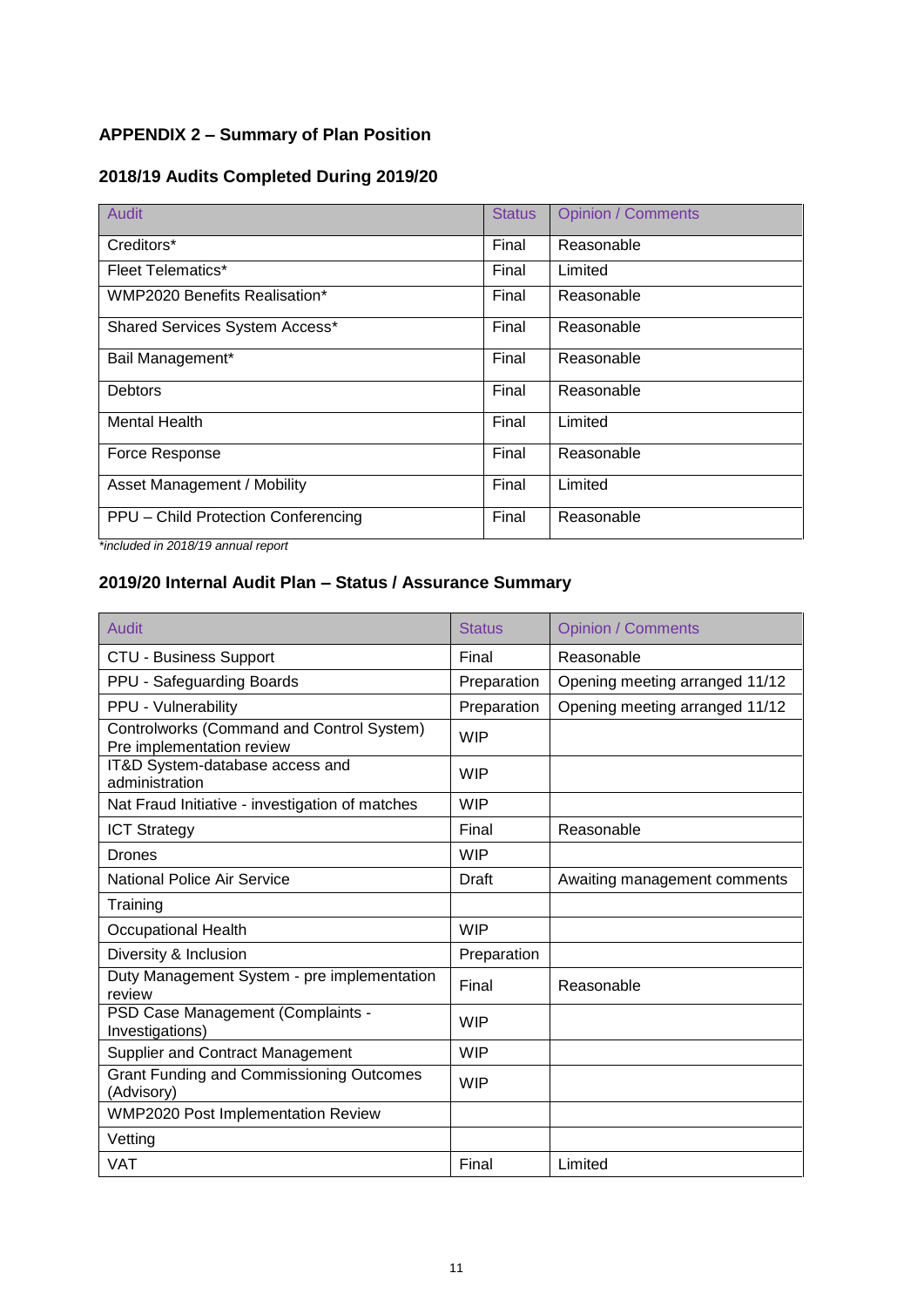| Audit                                            | <b>Status</b> | <b>Opinion / Comments</b>     |
|--------------------------------------------------|---------------|-------------------------------|
| Credit Cards                                     | Draft         | Awaiting management comments  |
| <b>Fixed Asset Register</b>                      | Preparation   | Opening meeting arranged 5/12 |
| GDPR                                             |               |                               |
| <b>Disclosure</b>                                | Draft         | Awaiting management comments  |
| Data Driven Insight                              | WIP           |                               |
| Connect - Pre implementation review              |               |                               |
| Centre for Applied Automation                    | Final         | Reasonable                    |
| <b>Missing Persons Process</b>                   | Final         | Minimal                       |
| Commonwealth Games (Advisory)                    | WIP           |                               |
| Complaints Process (Advisory)                    |               |                               |
| Crime Data Integrity                             | Draft         | Awaiting management comments  |
| Management of Repeats (Victims and<br>Offenders) | Draft         | Awaiting management comments  |
| Appropriate Adult Scheme                         | Final         | Limited                       |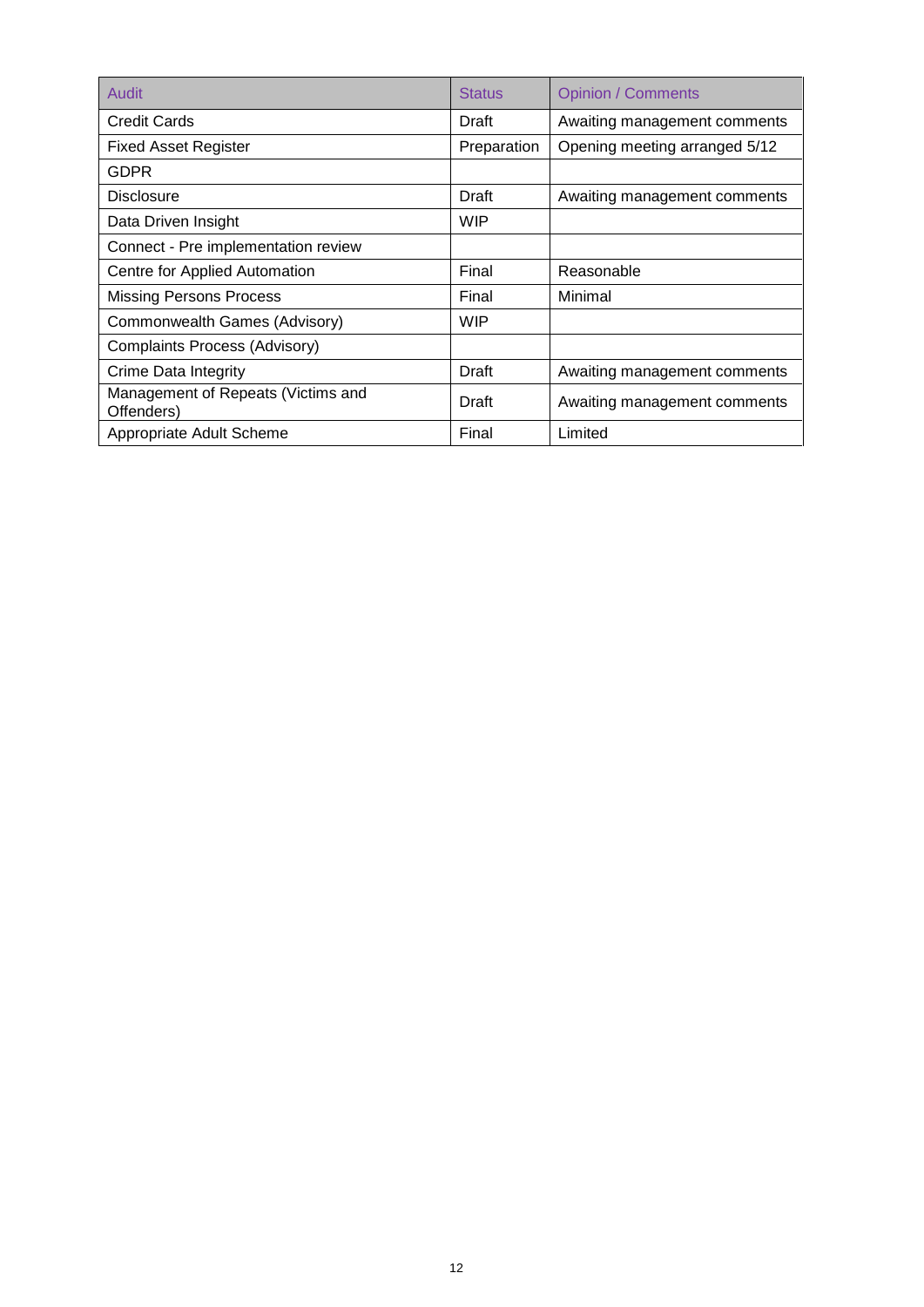west midlands police and crime<br>commissioner

美

*Internal Audit Services*

# **APPENDIX 3 - Analysis of progress in implementing recommendations (by year)**

| (>75% implemented)<br>Good progress                |  |             | Reasonable progress (>25 and <75% implemented) |                                |                          |                        |                        | Limited progress (<25% implemented) |
|----------------------------------------------------|--|-------------|------------------------------------------------|--------------------------------|--------------------------|------------------------|------------------------|-------------------------------------|
| 2019/20 recommendations                            |  | Made        | Implemented                                    | <b>Risk</b><br><b>Accepted</b> | Redundant/<br>Superseded | Not yet<br>implemented | Not yet<br>followed Up | Follow-up due                       |
| Mental Health                                      |  | 8           |                                                |                                |                          |                        | 8                      | $Dec-19$                            |
| Force Response                                     |  | 7           |                                                |                                |                          |                        | $\overline{7}$         | Dec-19                              |
| Debtors                                            |  | 6           | 5                                              |                                |                          | 1                      |                        | Mar-20                              |
| Duty Management System - pre-implementation review |  | 3           |                                                |                                |                          |                        | 3                      | Jan-20                              |
| Appropriate Adults                                 |  | 8           |                                                |                                |                          |                        | 8                      | Mar-20                              |
| PPU - Child Protection Conferencing                |  | 5           |                                                |                                |                          |                        | 5                      | Mar-20                              |
| Centre for Applied Automation                      |  | 4           |                                                |                                |                          |                        | 4                      | Mar-20                              |
| <b>Missing Persons</b>                             |  | 10          |                                                |                                |                          |                        | 10                     | Apr-20                              |
| <b>IT Strategy</b>                                 |  | 3           |                                                |                                |                          |                        | 3                      | Mar-20                              |
| Asset Management - personal issued devices         |  | 6           |                                                |                                |                          |                        | 6                      | $May-20$                            |
| <b>CTU Business Support</b>                        |  | 4           |                                                |                                |                          |                        | 4                      | May 20                              |
| <b>VAT</b>                                         |  | 4           |                                                |                                |                          |                        | 4                      | May 20                              |
| <b>Totals for 2019/20</b>                          |  | 68          | 5                                              | $\mathbf{0}$                   | $\Omega$                 | 1                      | 62                     |                                     |
|                                                    |  |             |                                                |                                |                          |                        |                        |                                     |
| <b>Outstanding recommendations previous years</b>  |  | <b>Made</b> | Implemented                                    | <b>Risk</b><br>Accepted        | Redundant/<br>Superseded | Not yet<br>implemented | Not yet<br>followed Up | Follow-up due                       |

| Outstanding recommendations previous years | Made | Implemented | - 1138<br>Accepted | neuunuanu<br>Superseded | <b>NOTA</b><br>implemented | <b>IVOL YEL</b><br>followed Up | Follow-up due        |
|--------------------------------------------|------|-------------|--------------------|-------------------------|----------------------------|--------------------------------|----------------------|
| 2018/19                                    |      |             |                    |                         |                            |                                |                      |
| <b>Public Protection Unit</b>              | b    |             |                    |                         |                            |                                | <b>Dec 19</b>        |
| Uniform allocation                         |      |             |                    |                         |                            |                                | Oct 19 - In progress |
| Digital Experience for Citizens            |      |             |                    |                         |                            |                                | $Dec-19$             |
| <b>GDPR Readiness Review (PCC)</b>         | a    |             |                    |                         |                            |                                | $Jan-20$             |
| <b>GDPR Readiness Review (Force)</b>       |      |             |                    |                         |                            |                                | Feb-20               |
| Independent Custody Visiting Scheme        | Q    |             |                    |                         |                            |                                | Feb-20               |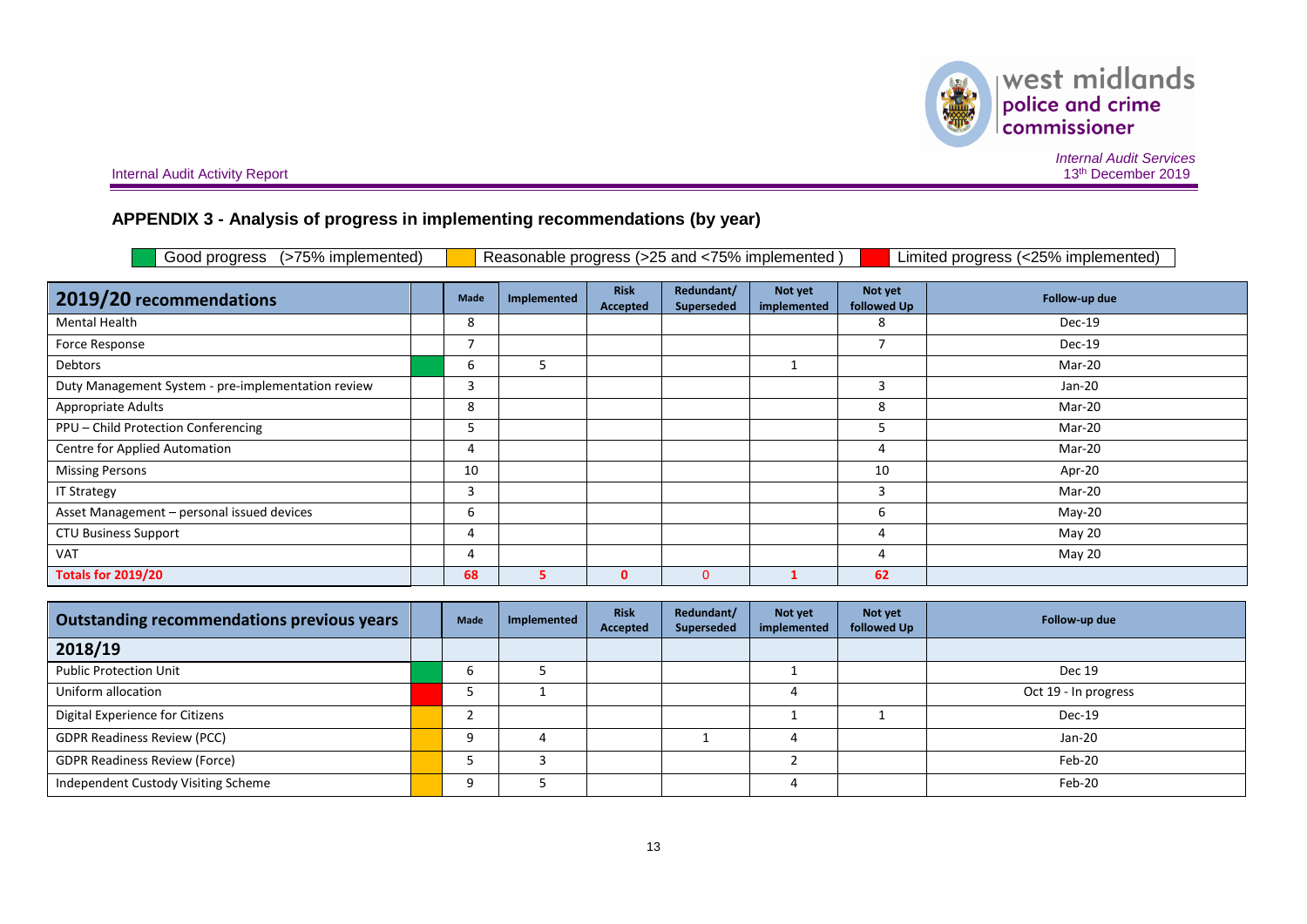

# $\left\vert \text{west midlands}\right\vert _{\text{conmissioner}}$

*Internal Audit Services*

| <b>Outstanding recommendations previous years</b> | Made           | Implemented    | <b>Risk</b><br><b>Accepted</b> | Redundant/<br>Superseded | Not yet<br>implemented | Not yet<br>followed Up | Follow-up due                                                                              |
|---------------------------------------------------|----------------|----------------|--------------------------------|--------------------------|------------------------|------------------------|--------------------------------------------------------------------------------------------|
| Application and Usage of THRIVE+                  | 8              | 6              |                                |                          | 2                      |                        | $Jan-20$                                                                                   |
| <b>Budgetary Control</b>                          | 3              | $\overline{2}$ |                                |                          | $\mathbf{1}$           |                        | Mar-20                                                                                     |
| <b>Expense Payments</b>                           | $\overline{7}$ |                |                                |                          |                        | $\overline{7}$         | Aug 19 - In progress (included in Appendix 4)                                              |
| Onboarding                                        | 4              | 3              |                                |                          | $\mathbf{1}$           |                        | Feb-20                                                                                     |
| Access and Usage of Intelligence Systems          | 6              |                |                                |                          |                        | 6                      | Sept 19 - In progress                                                                      |
| <b>Force Governance Arrangements</b>              | $\overline{4}$ | 3              |                                |                          | $\mathbf{1}$           |                        | Dec-19                                                                                     |
| SOM                                               | 11             | $\overline{7}$ |                                |                          | 4                      |                        | Jan-20                                                                                     |
| <b>WMP2020 Benefits Realisation</b>               | 5              | $\overline{4}$ |                                |                          | $\mathbf{1}$           |                        | Feb-20                                                                                     |
| Creditors                                         | 4              | 3              |                                |                          | $\mathbf{1}$           |                        | Mar-20                                                                                     |
| <b>Fleet Telematics</b>                           | $\overline{7}$ |                |                                |                          |                        | $\overline{7}$         | Dec-19                                                                                     |
| <b>Bail Management</b>                            | 5              |                |                                |                          |                        | 5                      | Dec-19                                                                                     |
| 2017/18                                           |                |                |                                |                          |                        |                        |                                                                                            |
| Force Risk Management Arrangements                | 4              | 3              |                                |                          | $\mathbf{1}$           |                        | Oct 19                                                                                     |
| <b>Contract Management</b>                        | 9              | 8              |                                |                          | 1                      |                        | Feb-20                                                                                     |
| Body Worn Video                                   | 11             | 10             |                                |                          | 1                      |                        | Mar-20                                                                                     |
| <b>IR35</b>                                       | 4              |                |                                |                          |                        | 4                      | Aug 18 - In progress (included in Appendix 4)                                              |
| Workforce Planning, Diversity & Inclusion         | 3              | 1              |                                |                          | $\overline{2}$         |                        | Feb-20                                                                                     |
| 2016/17                                           |                |                |                                |                          |                        |                        |                                                                                            |
| Procurement                                       | 5              | $\overline{4}$ |                                |                          | $\mathbf{1}$           |                        | July 19 - In progress                                                                      |
| <b>Totals</b>                                     | 136            | 72             | $\overline{0}$                 | $\overline{1}$           | 33                     | 30                     | *details of high and medium rated recs not yet<br>implemented are summarised in Appendix 4 |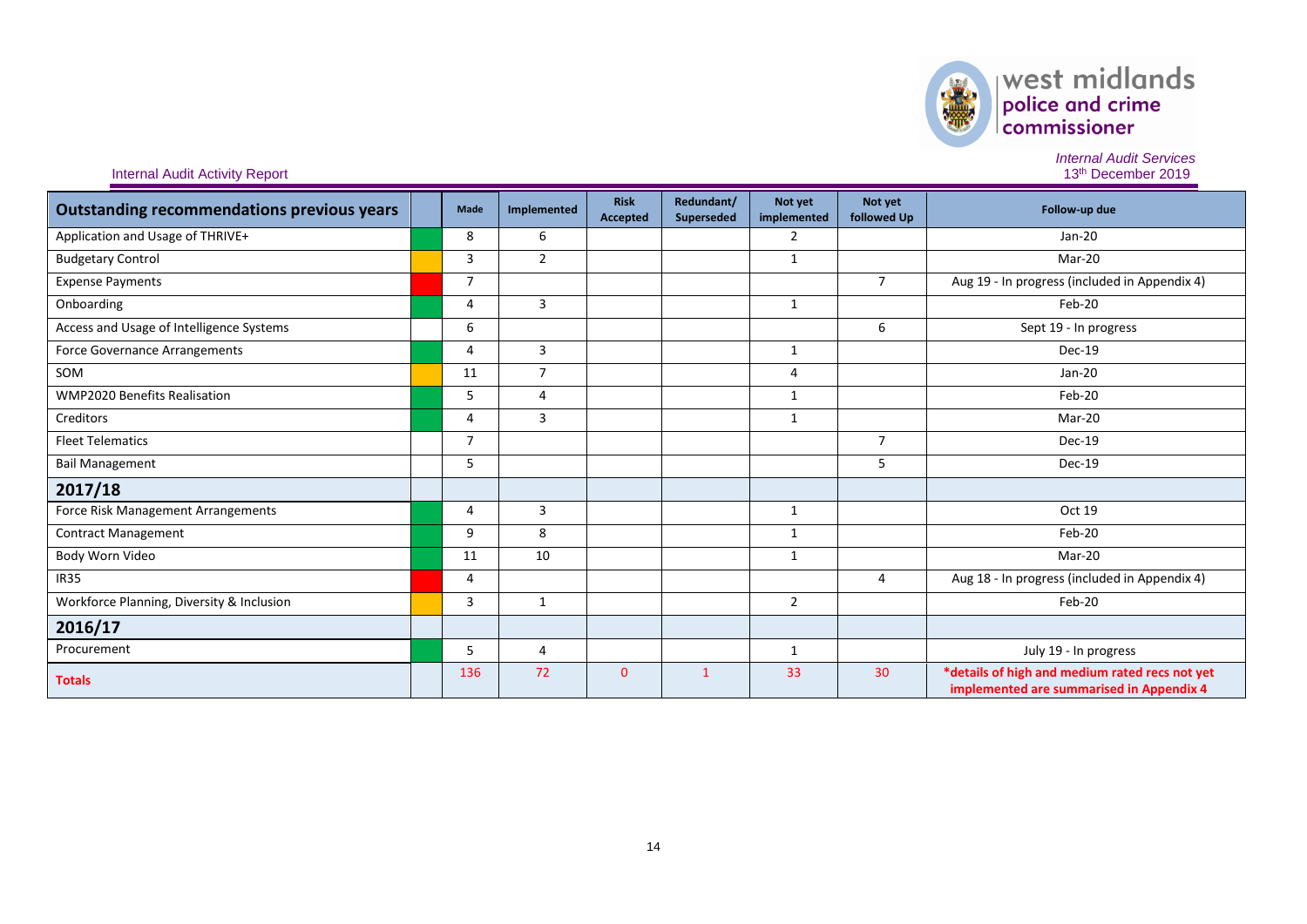

 $\begin{array}{|l|} \hline \textbf{west midlands} \\ \hline \textbf{policy and crime} \\ \textbf{commissioner} \end{array}$ 

**Internal Audit Activity Report** 

*Internal Audit Services*

# **APPENDIX 4 – High/Medium Recommendations Outstanding after Follow-Up**

| Ref            | <b>Original Report</b><br>to JAC | Audit              | Recommendation                                                                                                                                                                                                                                                                                                                                                                                                                                                                                                                                                                                                                                      | Action to be Taken to Implement<br>Recommendation                                                                                                                                                                                                                                                                                                                                                                                                                                                                                                                                      | <b>Planned</b><br>Implementation<br><b>Date</b> | Latest position based on responses provided by management                                                                                                                                                                                                                                                                                                                                                                                                                                                                                                                                                                                                                                                                                                                                                                                                                                                                                                                                       |
|----------------|----------------------------------|--------------------|-----------------------------------------------------------------------------------------------------------------------------------------------------------------------------------------------------------------------------------------------------------------------------------------------------------------------------------------------------------------------------------------------------------------------------------------------------------------------------------------------------------------------------------------------------------------------------------------------------------------------------------------------------|----------------------------------------------------------------------------------------------------------------------------------------------------------------------------------------------------------------------------------------------------------------------------------------------------------------------------------------------------------------------------------------------------------------------------------------------------------------------------------------------------------------------------------------------------------------------------------------|-------------------------------------------------|-------------------------------------------------------------------------------------------------------------------------------------------------------------------------------------------------------------------------------------------------------------------------------------------------------------------------------------------------------------------------------------------------------------------------------------------------------------------------------------------------------------------------------------------------------------------------------------------------------------------------------------------------------------------------------------------------------------------------------------------------------------------------------------------------------------------------------------------------------------------------------------------------------------------------------------------------------------------------------------------------|
|                | March 2017                       | Procurement        | Increased monitoring of spend with<br>individual suppliers needs to be<br>undertaken to ensure that both standing<br>orders and legislative requirements<br>such as those required for European<br>Tendering are being complied with and<br>to identify if contracts arrangements<br>need to be introduced or pre-existing<br>arrangements amended.<br>The omission of contracts for Viglen Ltd<br>and CLSH Management should be<br>investigated and contracts established,<br>if not already in place.                                                                                                                                             | Meaningful MI from the order system will be<br>able to be produced when Oracle Fusion is<br>launched however in the interim period value<br>and supplier information for non-cat orders will<br>be extracted from the system and analysed on<br>a quarterly basis to identify if contract<br>arrangements need to be<br>amended/implemented. Where this is identified<br>the detail will be fed into Contracts and<br>Procurement to complete the required<br>amendments or implement new contracts. This<br>will ensure that standing orders and legislative<br>requirements are met. | End Feb 17                                      | Update as at March 2019:<br>Procurement now have reporting capabilities from Shared<br>Services to capture non-contracted spend, so this is<br>something we will begin to utilise and will help us to capture<br>non-compliant areas.<br><b>Internal Audit Comment</b><br>As this report has not yet been embedded into practice,<br>Internal Audit will request a further update in 3 months.<br>Further follow-up underway - awaiting response from<br>management                                                                                                                                                                                                                                                                                                                                                                                                                                                                                                                             |
| $\overline{2}$ | <b>March 2018</b>                | Body Worn<br>Video | To improve performance arrangements<br>around BWV:<br>- Evidence.com system reports<br>should be reviewed and, if any are<br>deemed appropriate, an agreement<br>made as to which reports would be<br>beneficial to assess usage of BWV.<br>- Additionally, a mechanism for<br>seeking feedback from Investigators<br>on the quality of footage, and any<br>concerns over the misuse or lack of<br>use of BWV for cases they have<br>investigated should also be agreed<br>with the Investigations teams.<br>- Analysis of performance reports and<br>feedback from Investigators should<br>be used to inform additional training<br>and awareness. | This will be addressed as Business as Usual<br>(BAU) within the BWV Governance Group.                                                                                                                                                                                                                                                                                                                                                                                                                                                                                                  | February 2019                                   | Update as at Dec 2019<br>The BWV governance group has been resurrected with<br>quarterly meetings.<br>- Following the last Governance Meeting, relevant<br>stakeholders have been asked to feedback what<br>performance data they need to help facilitate their effective<br>use of BWV. Some responses have already been received<br>and more are anticipated.<br>Each NPU Commander or Head of Department has been<br>asked to nominate a SPOC at Sgt or Inspector level to<br>raise local issues especially issues around quality,<br>performance and operation of the cameras, and<br>Evidence.com, on a day to day basis and supplement the<br>established governance process.<br>Qlik dashboard incorporating the use of BWV around the<br>concepts of procedural justice is envisaged, however other<br>matters are taking priority and development of this facility<br>will not be realised until 2020-21. Meeting arranged with<br>Op L & D on Friday 6/12 to discuss MLE and on-going |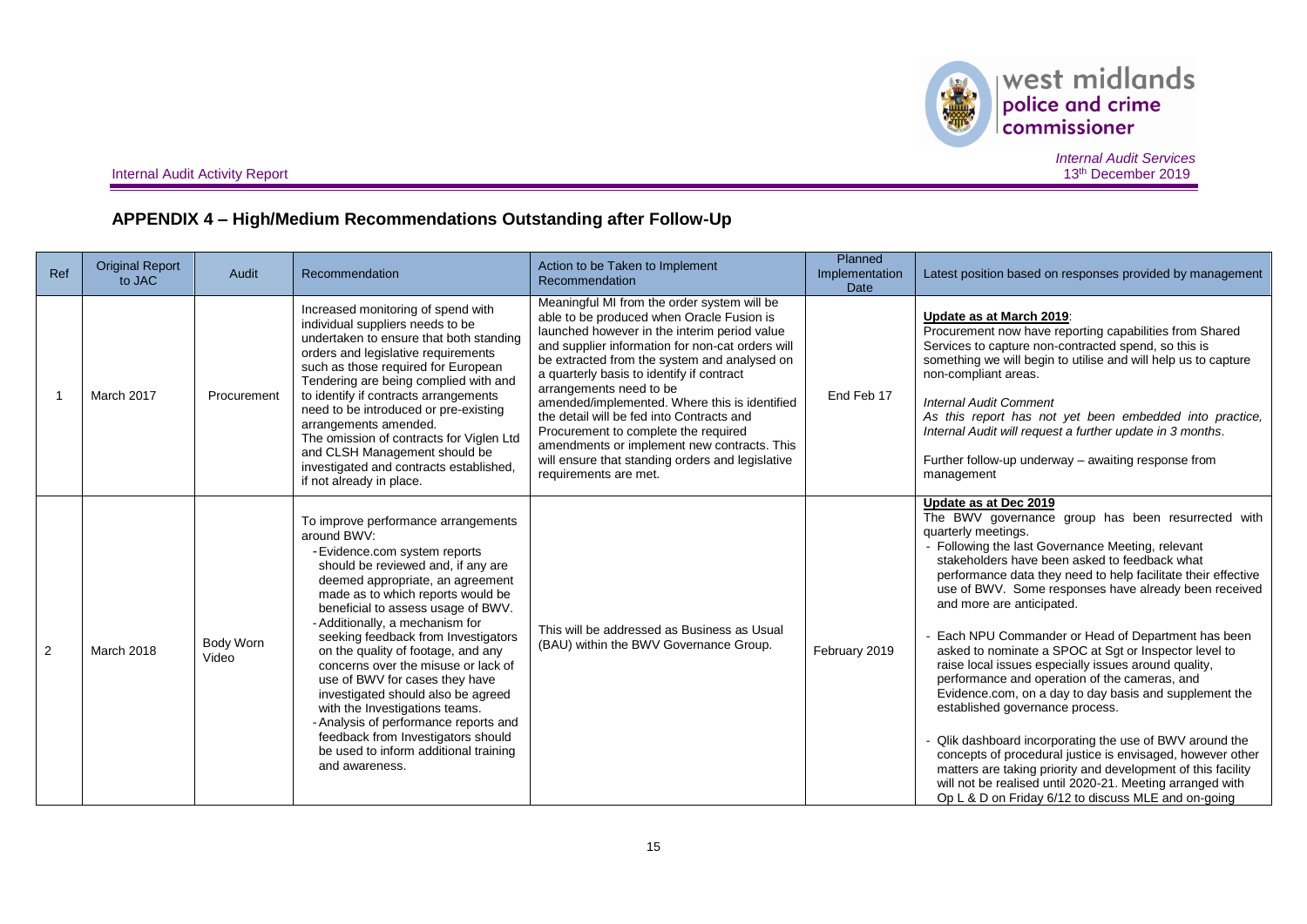

# $\begin{array}{|l|} \hline \textbf{west midlands} \\ \hline \textbf{policy and crime} \\ \textbf{commissioner} \end{array}$

*Internal Audit Services*

| Ref            | <b>Original Report</b><br>to JAC | Audit                                                 | Recommendation                                                                                                                                                                                                                                                                                                                                                                                                                                     | Action to be Taken to Implement<br>Recommendation                                                                                                                                                                                                                                                                                                                                                                                                                                                                                                                                | Planned<br>Implementation<br><b>Date</b> | Latest position based on responses provided by management                                                                                                                                                                                                                                                                                                                                                                                                                                                       |
|----------------|----------------------------------|-------------------------------------------------------|----------------------------------------------------------------------------------------------------------------------------------------------------------------------------------------------------------------------------------------------------------------------------------------------------------------------------------------------------------------------------------------------------------------------------------------------------|----------------------------------------------------------------------------------------------------------------------------------------------------------------------------------------------------------------------------------------------------------------------------------------------------------------------------------------------------------------------------------------------------------------------------------------------------------------------------------------------------------------------------------------------------------------------------------|------------------------------------------|-----------------------------------------------------------------------------------------------------------------------------------------------------------------------------------------------------------------------------------------------------------------------------------------------------------------------------------------------------------------------------------------------------------------------------------------------------------------------------------------------------------------|
|                |                                  |                                                       |                                                                                                                                                                                                                                                                                                                                                                                                                                                    |                                                                                                                                                                                                                                                                                                                                                                                                                                                                                                                                                                                  |                                          | issues in relation to training and CPD regarding BWV.<br>Further follow-up due March 2020                                                                                                                                                                                                                                                                                                                                                                                                                       |
| 3              | <b>June 2018</b>                 | Workforce<br>Demographics<br>Diversity &<br>Inclusion | To improve governance arrangements:<br>- Terms of Reference should be<br>completed and finalised for all Board<br>and Working groups set up for<br>workforce planning and workforce<br>demographics.<br>Records of meetings should<br>document actions agreed and<br>confirmation that they have been<br>completed and followed up at<br>subsequent meetings.                                                                                      | Recommended action is accepted and is in the<br>process of being implemented.                                                                                                                                                                                                                                                                                                                                                                                                                                                                                                    | September 2018                           | Update as at October 2019<br>A proposal for revised whole POD governance has been<br>approved by the DCC, now with POD and BT for<br>implementation.<br>Further follow-up due February 2020                                                                                                                                                                                                                                                                                                                     |
| $\overline{4}$ | June 2018                        | Workforce<br>Demographics<br>Diversity &<br>Inclusion | When the Talent Management<br>Framework has been developed and<br>skills and capabilities for posts are<br>mapped against those of the people in<br>those posts, skills gap analysis should<br>been completed to assess gaps<br>between available and required<br>resources. Plans and actions should<br>be agreed to help address these gaps<br>and help deliver the future workforce.<br>This should be monitored and reported<br>appropriately. | Agree this recommendation. This is part of the<br>vision of how WMP will benefit from<br>implementing a talent mgmt. framework. This<br>project is in its early stages hence the target<br>date in 2019.                                                                                                                                                                                                                                                                                                                                                                         | August 2019                              | Update as at October 2019<br>Pause extended while WMP conversations is embedded<br>Further follow-up due February 2020                                                                                                                                                                                                                                                                                                                                                                                          |
| 5              | December 18                      | Digital<br>Experience for<br>Citizens                 | Staff should be reminded to update<br>eNotes with the relevant information<br>from the Thrive assessment to ensure<br>any potential victims are identified and<br>there is a transparent record to support<br>decisions.                                                                                                                                                                                                                           | Force Contact are currently refreshing the<br>training and awareness of THRIVE and how it<br>is used. This will include a necessity test of<br>completion built into the training delivery to<br>standardise when the assessments should be<br>applied and in particular to non-vulnerability<br>crime such as that recorded via Online<br>Reporting. Online reporting is designed and<br>only available for specific crime types, which<br>fall into the volume category, whilst there will<br>be a requirement to conduct a THRIVE<br>assessment in some instances this is not | December 2018                            | Update as at August 2019<br>Communication and reviews around the use of online<br>reporting and the assessment by staff in managing this<br>continues and THRIVE assessments and log creations are<br>apparent. This follows messaging relating to this requirement<br>when appropriate.<br>The working group to redesign THRIVE is continuing to make<br>progress, but not yet finalised.<br>Further development papers and communication material has<br>been designed and shared with exec lead ACC Johnson. |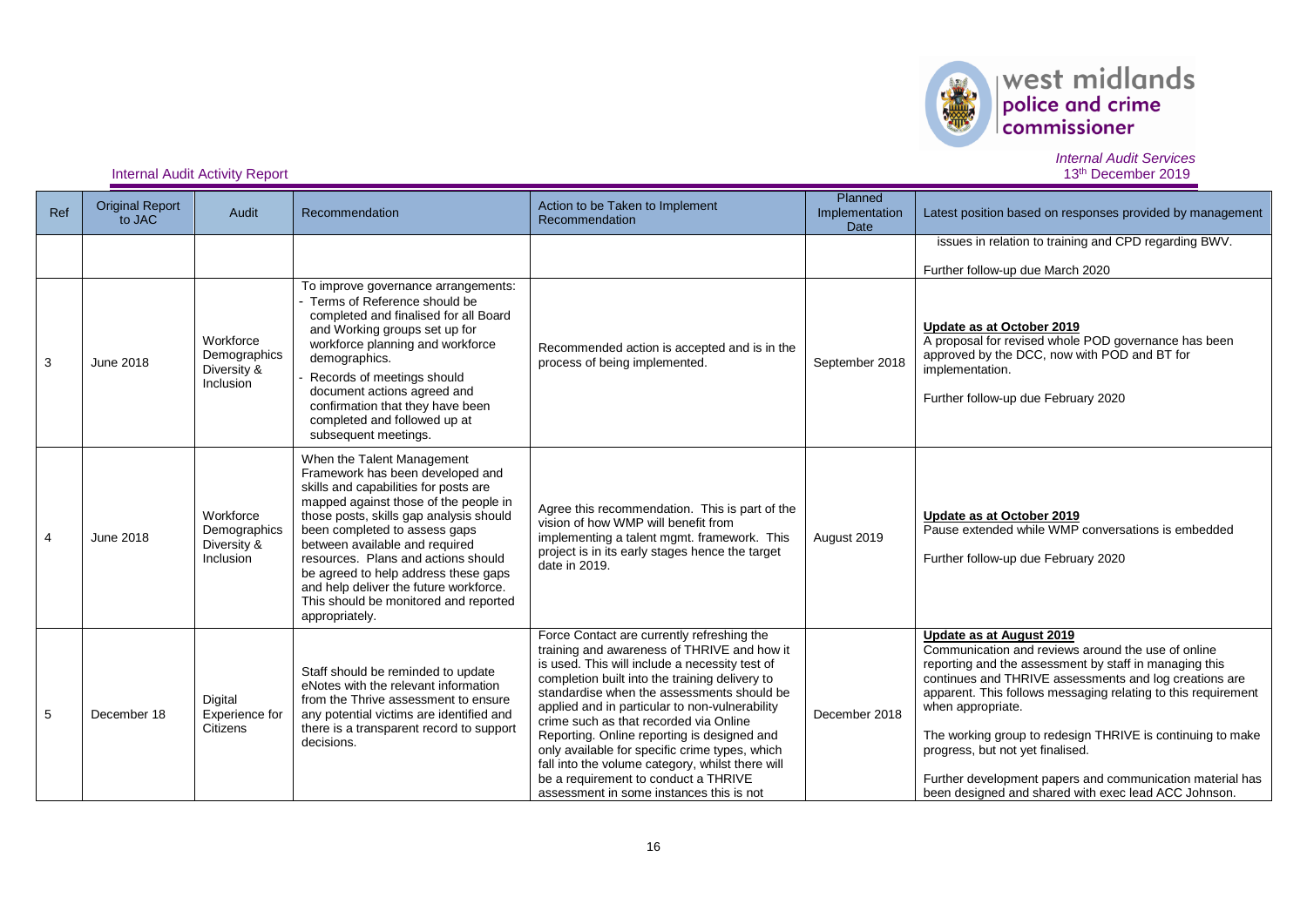

# west midlands police and crime .<br>commissioner

*Internal Audit Services*

#### **Internal Audit Activity Report**

Ref | Original Report<br>to JAC Audit Recommendation Audit Recommendation Recommendation Recommendation Planned Implementation Date Latest position based on responses provided by management required for each case. The training is designed by ensure staff understand THRIVE and how to use it, crimes reported online by the nature will not involve threat to life related issues as the online reporting tool directs such cases to be reported via 999 or 101 and the questions within the tool continual assess this process to understand if persons are at risk of harm, in danger, crime in progress, where the answers to these questions are such then at that stage the person is again directed to 999. This will remain under review as WMP develops processes for more crimes and incidents and will continually feature in the build of these. The Head of Force Contact is satisfied that in terms of this recommendation for communication to staff and the dip sampling of THRIVE assessment for OIR is complete, although will remain a constant due to changing staff and human error. Further follow-up due Dec 19 <sup>6</sup> December <sup>18</sup> Application of THRIVE+ To ensure THRIVE+ is appropriately embedded a review of training provided to staff should be undertake to promote its continued and effective use. This should include: - Seeking assurances from L&D that new recruits induction package includes THRIVE+ and if not take action to include; Reviewing the training package being developed by the THRIVE+ Working Group to establish if it is appropriate to roll out across the Force. Continued refresher training approaches should be considered to reinforce and further embed THRIVE+. L and D are part of the THRIVE working group and an action has been set to review and refresh all training material for THRIVE in accordance with the new policy design. It is not appropriate to design the training until policy and purpose of the use of THRIVE is clearly defined. End Feb 2019 Update as at October 19 Learning and Development have been part of the working group and the development. Once strategic direction is confirmed, THRIVE and Learning materials will be developed. Further follow-up due Jan 20 7 December 18 Application of THRIVE+ The performance monitoring arrangements to assess the usage of THRIVE+ should be developed and communicated so there is a consistent approach across the force to review the application of THRIVE+, identify any Once Policy and Governance is signed off with regards to how WMP uses THRIVE, then the THRIVE working group will design the performance measures associated to this in conjunction with Strategic Intel End of March 2019 Update as at Nov 19 We have built THRIVE as a form into Control Works which goes live in January. We are then building a service improvement team into Force Contact that will quality assess incidents. This will look at correct use of THRIVE.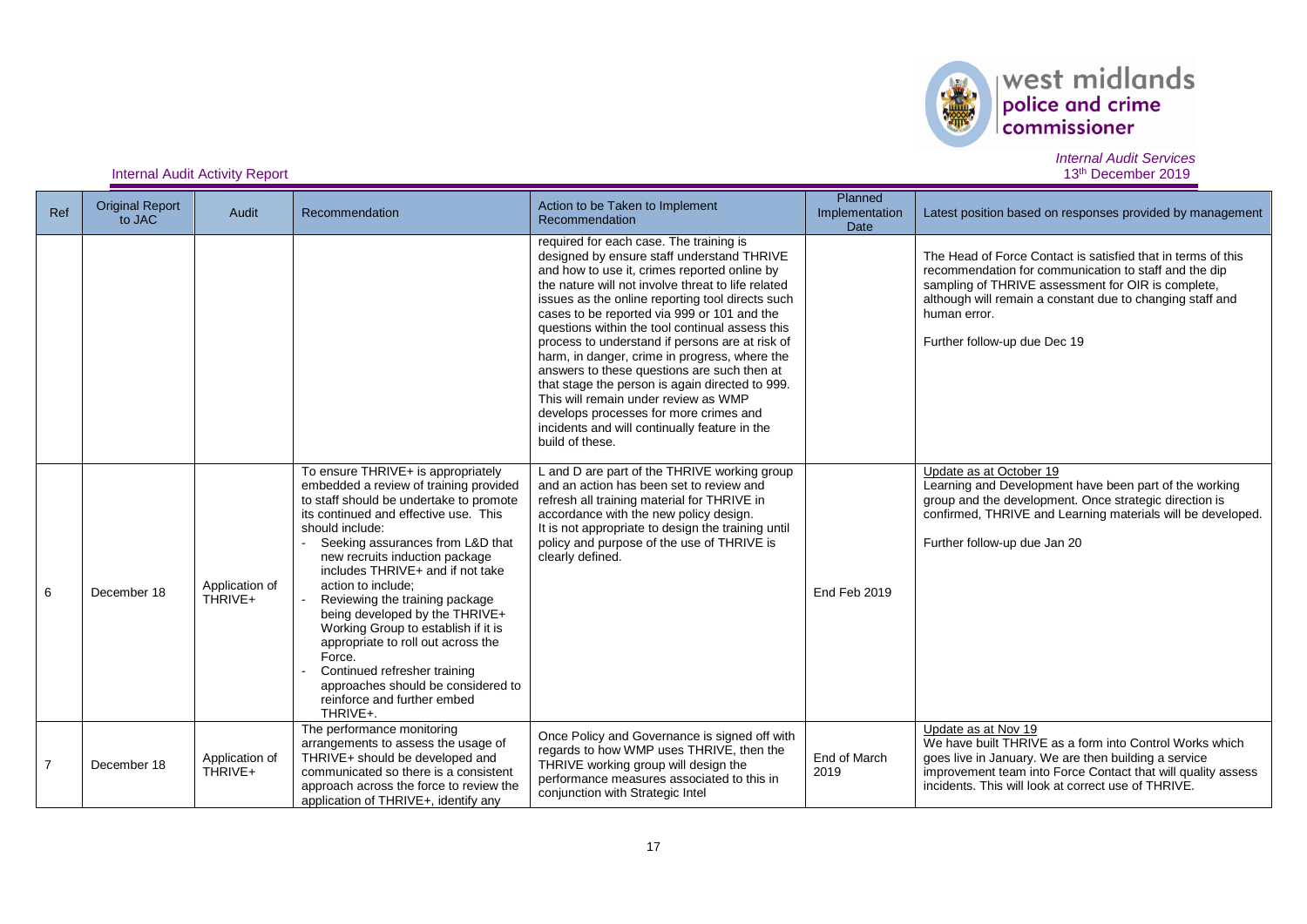

| Ref | <b>Original Report</b><br>to JAC | <b>Audit</b>                                 | Recommendation                                                                                                                                                                                                                                                                                                                                                                                                                                                                                                      | Action to be Taken to Implement<br>Recommendation                                                                                                                                                                                                                             | Planned<br>Implementation<br>Date | Latest position based on responses provided by management                                                                                                                                                                                                                                                                                                                                                                                                                                                                                                                                                                                                                                                                                                                                                                                                                                                                                                                                                                                                              |
|-----|----------------------------------|----------------------------------------------|---------------------------------------------------------------------------------------------------------------------------------------------------------------------------------------------------------------------------------------------------------------------------------------------------------------------------------------------------------------------------------------------------------------------------------------------------------------------------------------------------------------------|-------------------------------------------------------------------------------------------------------------------------------------------------------------------------------------------------------------------------------------------------------------------------------|-----------------------------------|------------------------------------------------------------------------------------------------------------------------------------------------------------------------------------------------------------------------------------------------------------------------------------------------------------------------------------------------------------------------------------------------------------------------------------------------------------------------------------------------------------------------------------------------------------------------------------------------------------------------------------------------------------------------------------------------------------------------------------------------------------------------------------------------------------------------------------------------------------------------------------------------------------------------------------------------------------------------------------------------------------------------------------------------------------------------|
|     |                                  |                                              | issues and share best practices.                                                                                                                                                                                                                                                                                                                                                                                                                                                                                    |                                                                                                                                                                                                                                                                               |                                   | Further follow up due Feb 20                                                                                                                                                                                                                                                                                                                                                                                                                                                                                                                                                                                                                                                                                                                                                                                                                                                                                                                                                                                                                                           |
| 8   | December 18                      | Independent<br>Custody<br>Visiting<br>Scheme | The office must improve its<br>management of vetting to ensure that<br>ICVs visiting Force sites are<br>appropriately vetted. This should<br>include having mechanisms in place to<br>clearly produce management<br>information identify when vetting is due<br>to expire so proactive action can be<br>taken to obtain up to date clearances.<br>ICVs without in date vetting should not<br>be used until vetting is renewed.                                                                                      | Steps are in place to ensure that up to date<br>vetting is in place. This should be completed<br>imminently, depending on the ability of PSD<br>vetting to respond quickly.                                                                                                   | December 2018                     | Update as at November 19<br>We are in the process of creating a new spreadsheet for<br>vetting but data is yet to be transferred onto it.<br>Intend to implement this as soon as possible (by the end of<br>Nov) due to further recruitment taking place.<br>Further follow up due March 20                                                                                                                                                                                                                                                                                                                                                                                                                                                                                                                                                                                                                                                                                                                                                                            |
| 9   | September 18                     | National<br>Uniform<br>Managed<br>Service    | Management checks should be<br>introduced to give assurances that<br>processes regarding 'scale of issue' are<br>working effectively and the Supplier<br>invoices are accurate. These checks<br>should include:<br>- (1) Ensuring invoices agree to listing<br>of orders and credits.<br>- (2) ensuring that orders have not<br>exceeded scales of issue.<br>- (3) where a Superuser has placed an<br>order that there is appropriate<br>supporting documentation,<br>- (4) that returns have been credited<br>etc. | Set up a regime of dip sampling to ensure the<br>4 areas identified are within the scale of issue<br>limits, documentation is in place for orders and<br>invoice and credits are up to date and<br>accurate.                                                                  | 31st October<br>2018              | Update as at July 19<br>The invoicing is part of the monthly performance review.<br>DHL's finance lead attends this meeting to support this.<br>(2) The team has identified a number of issues with incorrect<br>orders being raised by super users. Work is underway with<br>Shared Services (SS) to reinforce the basics – check scale of<br>issue, previous orders and Cx details - before ordering. I am<br>working with Ros Cole is SS to complete this and refine the<br>processes that will include dip sampling.<br>(3) See comment (2) above. Super user to ensure the Cx<br>reference number is added to the DOP order comments and<br>the order number added to the Cx query. Dip sample as per<br>$(2)$ above.<br>(4) A report is produced by DHL - sample attached that is<br>reviewed in the performance meeting with DHL. - Further<br>work required to identify why returns have been raised and<br>no product received by DHL - officers not following<br>processes potentially.<br>Further follow up issued Oct 19 - awaiting management<br>response |
| 10  | September 18                     | National<br>Uniform<br>Managed<br>Service    | WMP need to ensure that returns are<br>being promptly credited to the account<br>and challenge DHL when there are<br>delays or missing credits.<br>This should include reviewing returns<br>which are listed as 'requested' to                                                                                                                                                                                                                                                                                      | Work already underway with Finance to<br>identify realistic annual budget and reporting<br>KPIs for the Uniform Board. There is a<br>standing agenda item on the Uniform Board for<br>financial review. Meet with Supt Dolby to<br>discuss BAU budget as per action from last | 31st December<br>2018             | Update as at July 19<br>Detail reports requested from Finance. Work in progress with<br>Finance to review spend and allocation to various budgets<br>(central, CTU, ROCU, Reserves, Firearms Uplift) to ensure<br>accuracy. Progress is shared with the Uniform Board.                                                                                                                                                                                                                                                                                                                                                                                                                                                                                                                                                                                                                                                                                                                                                                                                 |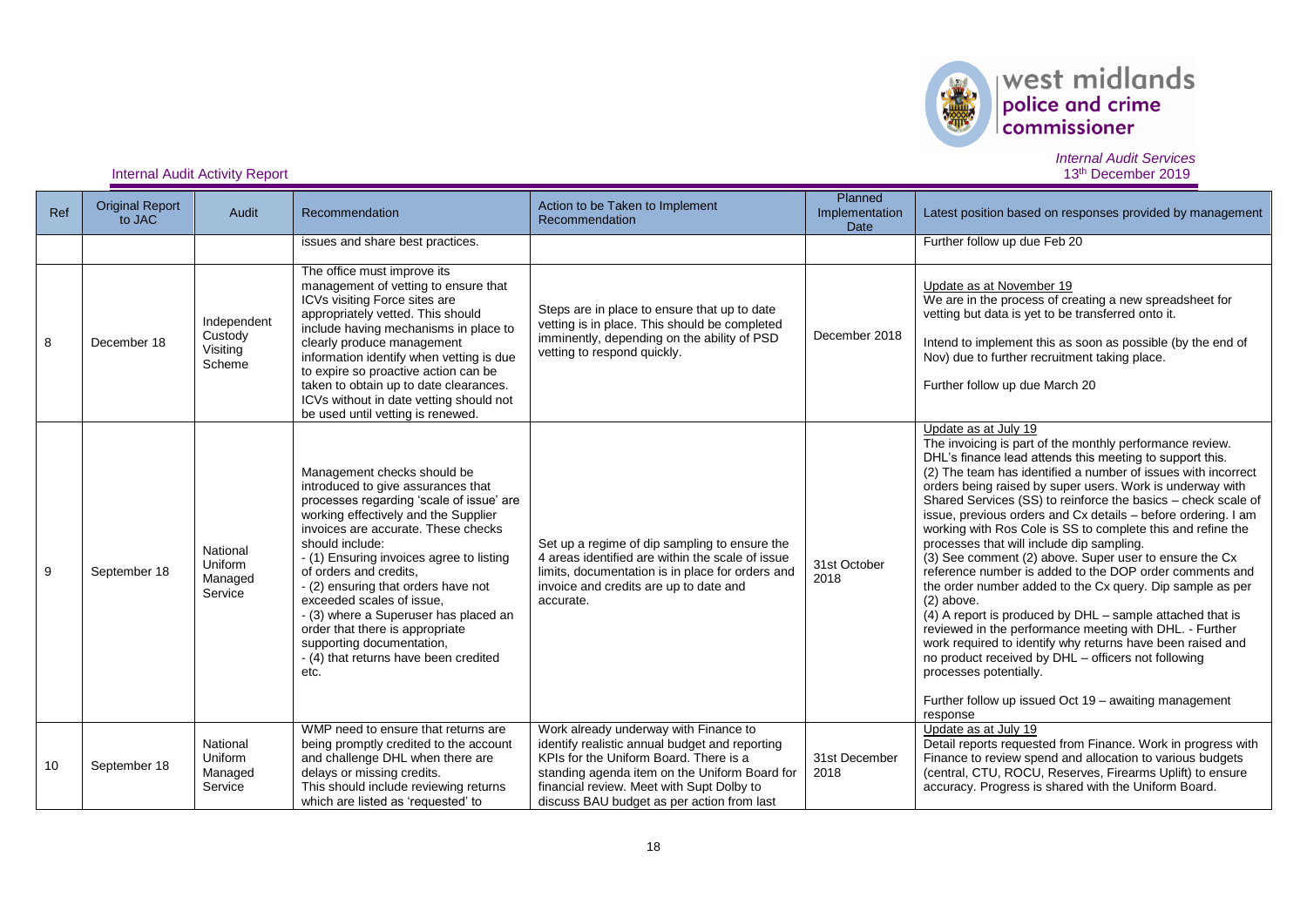

# west midlands

# *Internal Audit Services*

| Ref | <b>Original Report</b><br>to JAC | Audit                                     | Recommendation                                                                                                                                                                                                                                                                                                                                                                                                                                                                                                                                                                                                                             | Action to be Taken to Implement<br>Recommendation                                                                                                                                                                                                                                                                                                                                                                                                                                                                                                                                                          | Planned<br>Implementation<br>Date                                                   | Latest position based on responses provided by management                                                                                                                                                                                                                                                                                                                                                                                                                                                                                                                                                                                                                                                                                                                                                                                                                                                                 |
|-----|----------------------------------|-------------------------------------------|--------------------------------------------------------------------------------------------------------------------------------------------------------------------------------------------------------------------------------------------------------------------------------------------------------------------------------------------------------------------------------------------------------------------------------------------------------------------------------------------------------------------------------------------------------------------------------------------------------------------------------------------|------------------------------------------------------------------------------------------------------------------------------------------------------------------------------------------------------------------------------------------------------------------------------------------------------------------------------------------------------------------------------------------------------------------------------------------------------------------------------------------------------------------------------------------------------------------------------------------------------------|-------------------------------------------------------------------------------------|---------------------------------------------------------------------------------------------------------------------------------------------------------------------------------------------------------------------------------------------------------------------------------------------------------------------------------------------------------------------------------------------------------------------------------------------------------------------------------------------------------------------------------------------------------------------------------------------------------------------------------------------------------------------------------------------------------------------------------------------------------------------------------------------------------------------------------------------------------------------------------------------------------------------------|
|     |                                  |                                           | ensure they are promptly credited to<br>individual scales of issue and WMP<br>funds                                                                                                                                                                                                                                                                                                                                                                                                                                                                                                                                                        | Uniform Board<br>Project still working on project closure<br>document which will identify any savings<br>realised for NUMS                                                                                                                                                                                                                                                                                                                                                                                                                                                                                 |                                                                                     | Further follow up issued Oct 19 - awaiting management<br>response                                                                                                                                                                                                                                                                                                                                                                                                                                                                                                                                                                                                                                                                                                                                                                                                                                                         |
| 11  | September18                      | National<br>Uniform<br>Managed<br>Service | To improve controls around Super-user<br>access and usage of the Dynamic<br>Ordering platform:<br>- (1) Facilities Management should<br>undertake regular sampling of orders<br>placed by Super-users to ensure there<br>is adequate documentation to support<br>orders either placed on behalf of other<br>individuals or those which supersede<br>Scales of Issue.<br>- (2) There should be regular reviews of<br>users with this level of access to ensure<br>it remains appropriate.<br>- (3) The NUMs team and DHL need to<br>identify a method of removing leavers<br>or closing their accounts on the<br>Dynamic Ordering Platform. | (1) To form part of the dip sampling process as<br>per Risk 1 & 3<br>(2) Carry out quarterly audit of super users to<br>ensure access remains appropriate<br>(3) Confirm with DHL that the process to<br>'close' user accounts when they leave also<br>locks the account for future super user orders.<br>Work with DHL to resolve any gaps in the<br>above process.                                                                                                                                                                                                                                       | (1) 31st October<br>2018<br>(2) 31st October<br>2018<br>$(3)$ 30th<br>November 2018 | Update as at July 19<br>(1) Work is on-going with Shared Services<br>(2) DHL will provide data on super users. Quarterly reports to<br>be scheduled.<br>(3) This work is on-going with DHL and affects all on-boarded<br>NUMS forces. DHL developing process to archive users who<br>have left the organisation. This will remove them and the<br>details from the DOP, but retain the information for audit<br>purpose.<br>Further follow up issued Oct 19 - awaiting management<br>response                                                                                                                                                                                                                                                                                                                                                                                                                             |
| 12  | December 18                      | <b>GDPR</b><br>Readiness -<br>Force       | As part of the requirements for 'Right to<br>erasure', where an individual's request<br>to delete or erase their information from<br>force systems has been approved,<br>processes should be established to<br>ensure that where information has also<br>been shared with 3rd parties, all parties<br>must be informed to delete or erase the<br>information in a timely manner.                                                                                                                                                                                                                                                           | Agreed in principle. However this may not be<br>as simple as it sounds. 3rd parties may have<br>legitimate reason to keep information we've<br>shared. For example a person who we<br>arrested but subsequently turned out to be a<br>victim of a malicious allegation has the right to<br>ask us to delete that record. However if as a<br>result we passed their details to the LA as<br>child protection issues were uncovered during<br>the event then it may be right that the LA keep<br>their information.<br>We need to investigate this further as there will<br>be some improvements to be made. | End of Dec for<br>assessment and<br>plan                                            | Update as at November 2019<br>1. IM Records Management team have been in contact with<br>the PPU Service Improvement Team (SIT) team to get a<br>policy updated- whenever they share CAB information, they<br>will put a note on the investigation log, so shared information<br>can be traced in the event of a Data Quality correction.<br>2. As CONNECT represents one of the major force-wide<br>assets for the future, we are looking into utilising the<br>CONNECT notes function - which is likely to be a lot better.<br>We can launch a new policy to get people to make a note on<br>the person record whenever information is shared. So<br>potentially improved ICT and recording in the first place could<br>improve the situation. Discussions with the CONNECT<br>project delivery team are ongoing. CONNECT Go-live<br>planned for summer 2020.<br>3. Another aspect being investigated is the Electronic |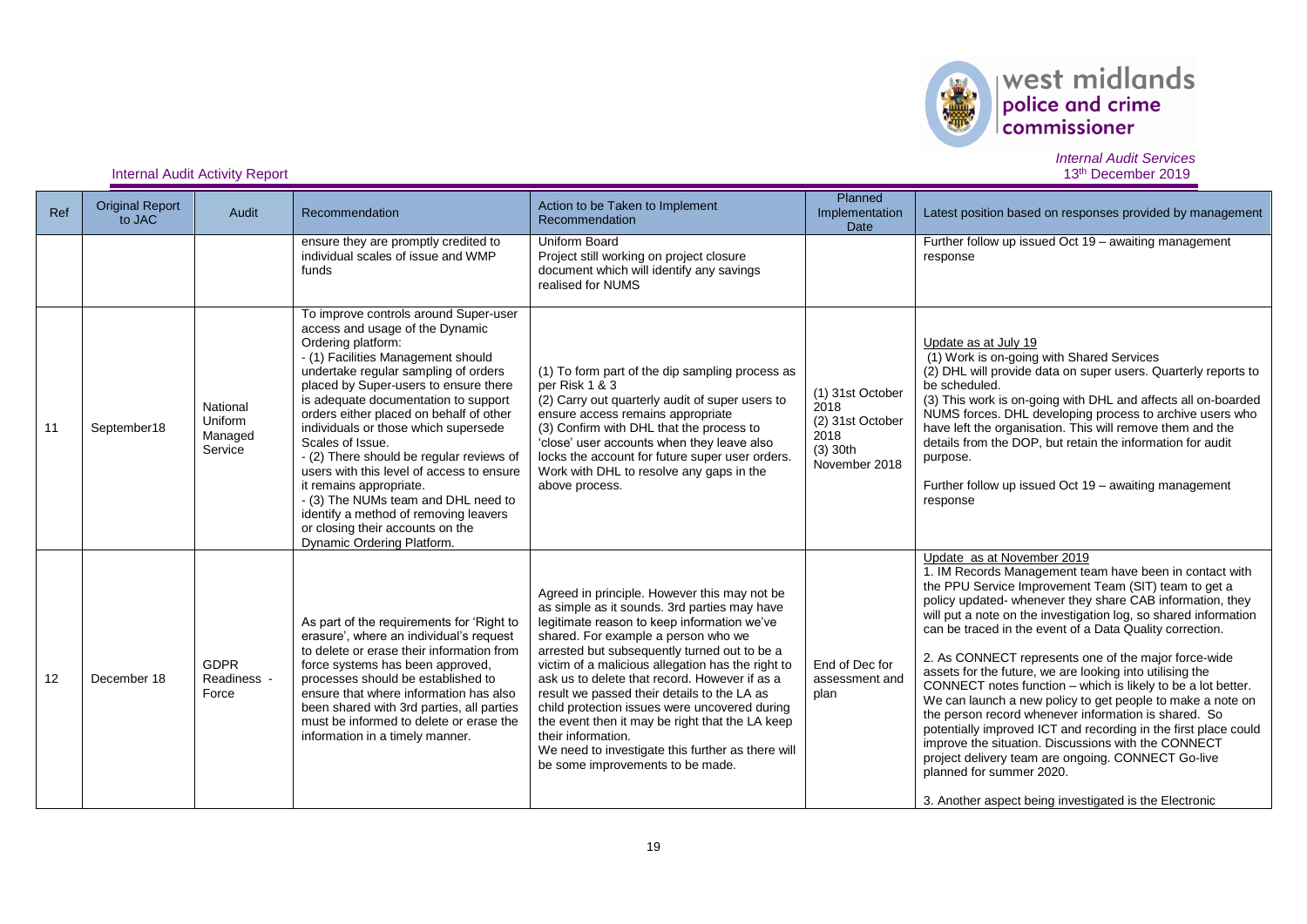

# $\left\vert \text{west midlands}\right\vert _{\text{conmissioner}}$

# *Internal Audit Services*

| Ref | <b>Original Report</b><br>to JAC | Audit                                    | Recommendation                                                                                                                                                                                                                                                                                                                                                                                                                                                                                                                                                                                                                                                                                                                                                                                                                                                                                                                                                                                                                                      | Action to be Taken to Implement<br>Recommendation | Planned<br>Implementation<br><b>Date</b> | Latest position based on responses provided by management                                                                                                                                                                                                                                                                                                                                                                                                                                                                                                                                         |
|-----|----------------------------------|------------------------------------------|-----------------------------------------------------------------------------------------------------------------------------------------------------------------------------------------------------------------------------------------------------------------------------------------------------------------------------------------------------------------------------------------------------------------------------------------------------------------------------------------------------------------------------------------------------------------------------------------------------------------------------------------------------------------------------------------------------------------------------------------------------------------------------------------------------------------------------------------------------------------------------------------------------------------------------------------------------------------------------------------------------------------------------------------------------|---------------------------------------------------|------------------------------------------|---------------------------------------------------------------------------------------------------------------------------------------------------------------------------------------------------------------------------------------------------------------------------------------------------------------------------------------------------------------------------------------------------------------------------------------------------------------------------------------------------------------------------------------------------------------------------------------------------|
|     |                                  |                                          |                                                                                                                                                                                                                                                                                                                                                                                                                                                                                                                                                                                                                                                                                                                                                                                                                                                                                                                                                                                                                                                     |                                                   |                                          | Document Records Management (EDRM) control,<br>SharePoint, Shared Drives, people recording what they do on<br>ad hoc spreadsheets - this is coming up as part of the IM ICO<br>flowchart work. There are some changes proposed about<br>how SharePoint is handled which is being followed. However<br>this is not robust enough currently to say we can trace where<br>information is shared to inform the 3rd party or follow the trail.<br>Further follow up due Feb 20                                                                                                                         |
| 13  | December 18                      | <b>GDPR</b><br>Readiness -<br><b>PCC</b> | All projects and work commissioned by<br>the OPCC should be assessed to<br>determine whether the OPCC is the data<br>controller. This includes contracts,<br>grants, consultants and any other<br>'service provider' relationship the office<br>engages in. This also includes Building<br>Blocks.<br>Written contracts/grant agreements with<br>service providers should then be<br>compiled in line with GDPR<br>requirements and include the minimum<br>requirements as set out by the ICO.<br>Existing contracts/agreements will also<br>need to be revised for those projects<br>where the OPCC has a data controller<br>and data processor relationship with<br>service providers.<br>Contracts should also consider the<br>technical and organisational security<br>measures the processor should adopt<br>(including encryption, pseudonymisation,<br>resilience of processing systems and<br>backing up personal data in order to be<br>able to reinstate the system).<br>Routine contract monitoring<br>arrangements should be adapted to |                                                   | April 2019                               | Update as at October 2019<br>Revised grants conditions form has been developed and is<br>awaiting a suitable slot to deliver training to the Policy &<br>Commissioning team. The contract for services is also being<br>updated to ensure it fulfils this recommendation.<br>We have discussed the most appropriate level of assurances<br>for data protection in the organisations we work with, and this<br>is included in the contracts/grant conditions. However, we do<br>not work with processors and so that part of the<br>recommendation does not apply.<br>Further follow up due Jan 20 |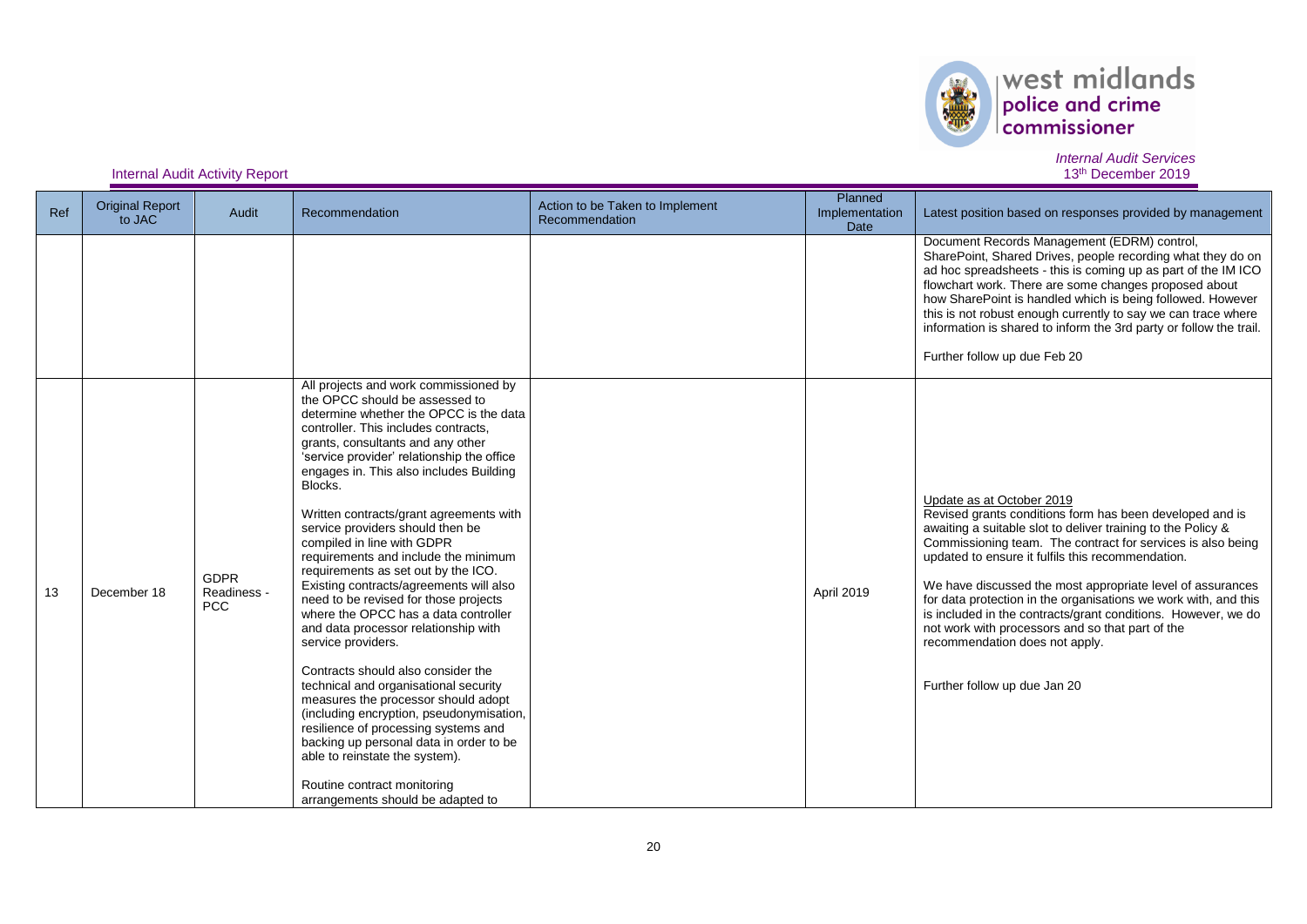

| Ref | <b>Original Report</b><br>to JAC | Audit                                    | Recommendation                                                                                                                                                                                                                                                                                                                                                                                                                                                                                                                                                                                                                                                                                                                                                                                                                                                                                                                                                                                                                                 | Action to be Taken to Implement<br>Recommendation | Planned<br>Implementation<br>Date | Latest position based on responses provided by management                                                                                                                                                                                                                                                                                                                                                                                                                                                                                                                                                                      |
|-----|----------------------------------|------------------------------------------|------------------------------------------------------------------------------------------------------------------------------------------------------------------------------------------------------------------------------------------------------------------------------------------------------------------------------------------------------------------------------------------------------------------------------------------------------------------------------------------------------------------------------------------------------------------------------------------------------------------------------------------------------------------------------------------------------------------------------------------------------------------------------------------------------------------------------------------------------------------------------------------------------------------------------------------------------------------------------------------------------------------------------------------------|---------------------------------------------------|-----------------------------------|--------------------------------------------------------------------------------------------------------------------------------------------------------------------------------------------------------------------------------------------------------------------------------------------------------------------------------------------------------------------------------------------------------------------------------------------------------------------------------------------------------------------------------------------------------------------------------------------------------------------------------|
|     |                                  |                                          | include obtaining assurance that the<br>service providers are complying with<br>GDPR and the mechanisms for<br>obtaining such assurance should be<br>agreed by SMT. Such monitoring<br>should be proportionate to risk.                                                                                                                                                                                                                                                                                                                                                                                                                                                                                                                                                                                                                                                                                                                                                                                                                        |                                                   |                                   |                                                                                                                                                                                                                                                                                                                                                                                                                                                                                                                                                                                                                                |
| 14  | December 18                      | <b>GDPR</b><br>Readiness -<br><b>PCC</b> | Information Security should be covered<br>in either a separate policy or included in<br>existing policies. This should consider<br>the following areas:<br>a. Appropriate identification and<br>security classification that should be<br>agreed and assigned to reports and<br>documents across the OPCC, for<br>example, private reports presented<br>at SPCB meetings.<br>b. Adoption of a Home/remote working<br>policy including the arrangements<br>staff should adopt to ensure<br>adequate information management<br>and security.<br>c. Procedures to ensure all employees<br>(permanent and temporary staff)<br>and third party users return all<br>hardware assets upon termination<br>of their employment, contract or<br>agreement, and that this is<br>evidenced properly (consider use of<br>a leaver's checklist signed by the<br>relevant line manager to confirm<br>receipt of the returned<br>assets/equipment.)<br>d. Undertaking regular office 'sweeps'<br>or checks to help identify and<br>address any instances where |                                                   | March 2019                        | Update as at October 2019<br>a) We have agreed to implement this, and work is ongoing<br>to implement this.<br>b) There is guidance on this in the Communications Policy.<br>The Use of IT, Communications, Internet & Social Media<br>Policy includes staff responsibility regarding security of<br>devices and information whilst working away from the<br>office and during travelling.<br>There is a revised leavers' checklist which we will now<br>C)<br>use to formalise this process.<br>d) This now takes place at the same time as the quarterly<br>health and safety walk-throughs.<br>Further follow up due Jan 20 |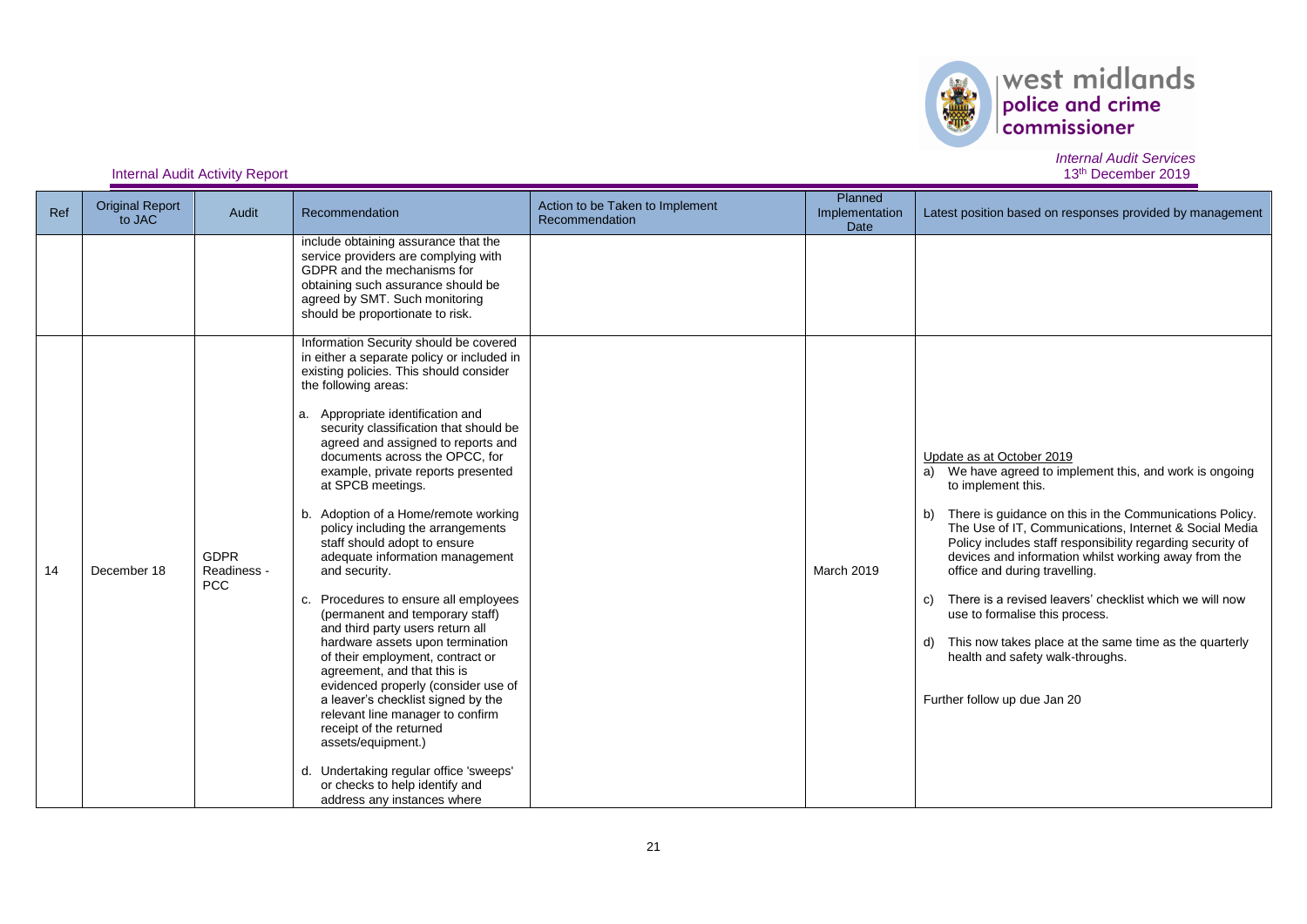

| Ref | <b>Original Report</b><br>to JAC | Audit                                    | Recommendation                                                                                                                                                                                                                                                                                                                                                                                                                                                                                                                                                                                                                                                                                                                                                                                                                                                                      | Action to be Taken to Implement<br>Recommendation | Planned<br>Implementation<br>Date | Latest position based on responses provided by management                                  |
|-----|----------------------------------|------------------------------------------|-------------------------------------------------------------------------------------------------------------------------------------------------------------------------------------------------------------------------------------------------------------------------------------------------------------------------------------------------------------------------------------------------------------------------------------------------------------------------------------------------------------------------------------------------------------------------------------------------------------------------------------------------------------------------------------------------------------------------------------------------------------------------------------------------------------------------------------------------------------------------------------|---------------------------------------------------|-----------------------------------|--------------------------------------------------------------------------------------------|
|     |                                  |                                          | information is not kept securely.<br>Following approval of any policy by the<br>senior management team, these should<br>be communicated to employees and<br>subject to regular review.<br>The ISA for sharing information<br>between OPCC and WMP that is<br>currently being developed should                                                                                                                                                                                                                                                                                                                                                                                                                                                                                                                                                                                       |                                                   |                                   |                                                                                            |
| 15  | December 18                      | <b>GDPR</b><br>Readiness -<br><b>PCC</b> | include all functions of OPCC that<br>require the OPCC to share information<br>with WMP and vice versa, for example<br>work around victim services, and Active<br>Citizens Fund.<br>Where personal data is shared with<br>other personnel, third party service<br>providers or agencies etc. all<br>associated contracts/agreements or<br>other documents should be reviewed to<br>ensure they comply with GDPR. ISAs<br>should then be developed where<br>required.<br>All ISAs or contract documents should<br>detail the agreed quality controls for<br>ensuring the data shared is of<br>appropriate quality and is not retained<br>for longer than necessary by all<br>parties.*<br>Following the adoption of any ISAs,<br>they should be reviewed periodically<br>and amended as required to ensure<br>they are kept up to date and are<br>between the correct organisations. |                                                   | March 2019                        | Update as at October 2019<br>Draft to be considered by SMT<br>Further follow up due Jan 20 |
| 16  | December 18                      | <b>GDPR</b><br>Readiness -<br><b>PCC</b> | In line with GDPR requirements, a<br>policy* should be in place which sets out<br>a clear process for determining when a                                                                                                                                                                                                                                                                                                                                                                                                                                                                                                                                                                                                                                                                                                                                                            |                                                   | March 2019                        | Update as at October 2019<br>A DPIA policy is in the process of being drafted.             |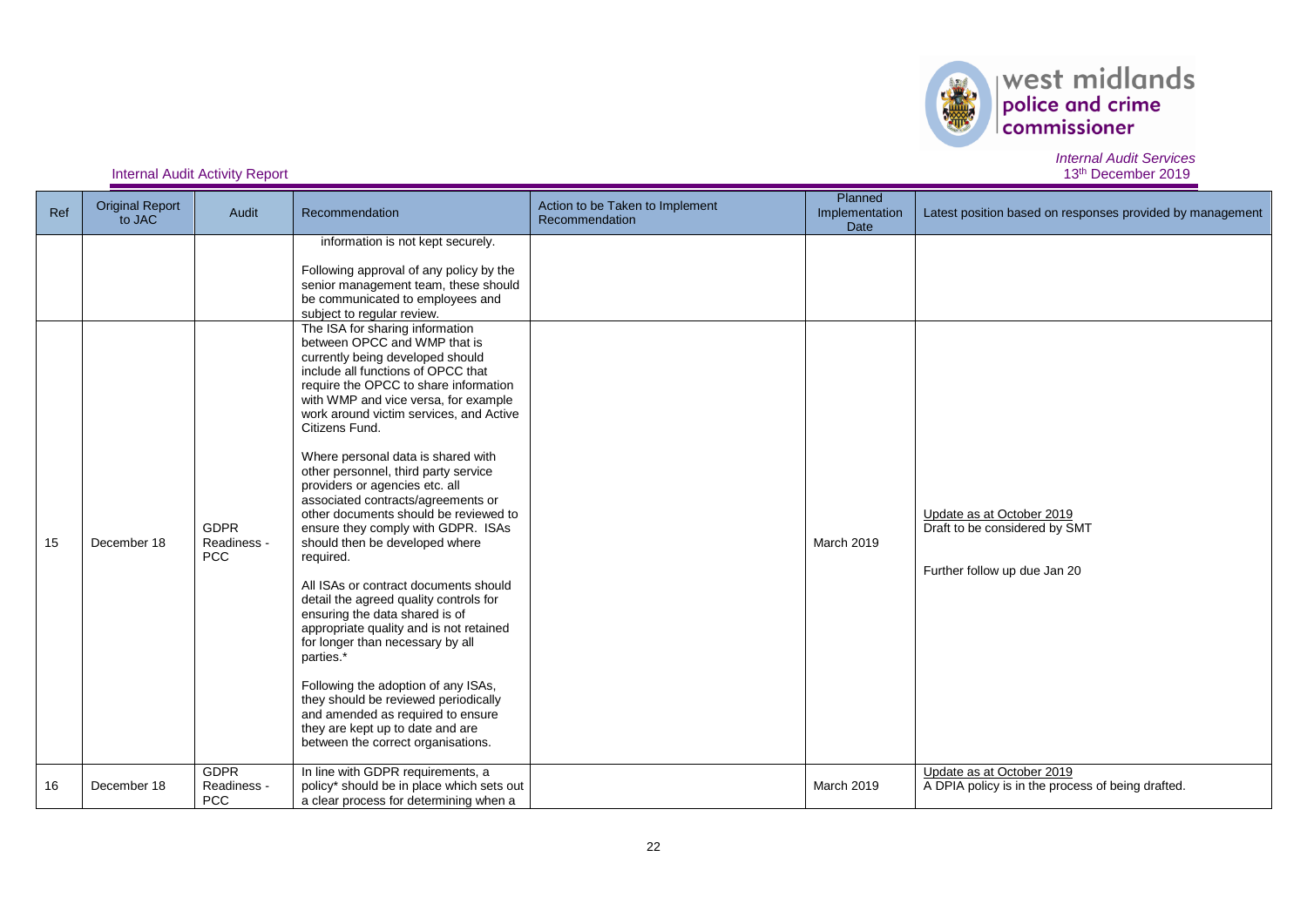

| Ref | <b>Original Report</b><br>to JAC | Audit       | Recommendation                                                                                                                                                                                                                                                                                                                                                                                                                                                                                                                                                                                                                                                                                                                                                                                                                                                          | Action to be Taken to Implement<br>Recommendation                                                                                                                                                            | <b>Planned</b><br>Implementation<br><b>Date</b>                                                          | Latest position based on responses provided by management                                                                                                                                                                                                                                                                                                                                                                                                                                                                                                                                                                                                                                                                                                                                                                                                   |
|-----|----------------------------------|-------------|-------------------------------------------------------------------------------------------------------------------------------------------------------------------------------------------------------------------------------------------------------------------------------------------------------------------------------------------------------------------------------------------------------------------------------------------------------------------------------------------------------------------------------------------------------------------------------------------------------------------------------------------------------------------------------------------------------------------------------------------------------------------------------------------------------------------------------------------------------------------------|--------------------------------------------------------------------------------------------------------------------------------------------------------------------------------------------------------------|----------------------------------------------------------------------------------------------------------|-------------------------------------------------------------------------------------------------------------------------------------------------------------------------------------------------------------------------------------------------------------------------------------------------------------------------------------------------------------------------------------------------------------------------------------------------------------------------------------------------------------------------------------------------------------------------------------------------------------------------------------------------------------------------------------------------------------------------------------------------------------------------------------------------------------------------------------------------------------|
|     |                                  |             | DPIA should be conducted and the<br>project or change management process<br>includes a DPIA 'screening' process to<br>identify projects which require a DPIA<br>under GDPR.                                                                                                                                                                                                                                                                                                                                                                                                                                                                                                                                                                                                                                                                                             |                                                                                                                                                                                                              |                                                                                                          | Further follow up due Jan 20                                                                                                                                                                                                                                                                                                                                                                                                                                                                                                                                                                                                                                                                                                                                                                                                                                |
| 17  | March 19                         | Onboarding  | In order to improve monitoring and<br>compliance of onboarding activities:<br>Monitoring reports should be<br>developed and reviewed to help<br>identify any areas or specific<br>officers/staff where allocated tasks<br>are not being completed promptly.<br>These reports should cover all<br>stages of the onboarding process as<br>well as cancelled tasks and those not<br>completed with the assigned<br>timescales.<br>Once produced, these reports should<br>be reviewed by senior management<br>on a regular basis and appropriate<br>actions should be agreed to help<br>improve performance in onboarding.<br>Results or feedback from<br>monitoring/exception reports should<br>also be communicated to relevant<br>departments as lessons learned to<br>help improve performance in future<br>and maximise use of the functionality<br>within the system. | Management response:<br>Monitoring process to be put into place as<br>recommended in this report.<br>Spot audits checks to be carried out to ensure<br>that tasks are being completed in a timely<br>manner. | 1st February<br>$2019 - spot$<br>check audit<br>1st March 2019<br>$-$ monitoring<br>reports<br>developed | Update as at October 2019<br>We are awaiting a date for Oracle to visit to show us the<br>further functionality of reporting in the module - plus the 'art<br>of the possible' of the module, where we are able to use the<br>module for further onboarding activity.<br>The majority of the activity in this report, needs to be carried<br>out by hiring managers not recruiters. Therefore it is difficult<br>to influence the behaviour of hiring managers as they have<br>very busy roles and other priorities.<br>Recruitment and promotion activity has significantly<br>increased over the last 6 months, resulting in a high number<br>of new managers, who we are trying to educate on the<br>process. My expectation is that in the short term, HM<br>onboarding compliance will reduce as a net effect of this.<br>Further follow-up due Feb 20 |
| 18  | March 18                         | <b>IR35</b> | A system such as a central repository<br>cross referenced to the assessment<br>control record, needs to be put into<br>place to aid the recovery of<br>documentation supporting decision in<br>regard to IR35.                                                                                                                                                                                                                                                                                                                                                                                                                                                                                                                                                                                                                                                          | Agreed. A single spreadsheet will be create<br>that contains all agency/ contractor<br>engagements, the status of their assessment<br>and their assessment paperwork                                         | 30th March 2018                                                                                          | Follow-up issued August 18. Reminders issued. Awaiting<br>management response                                                                                                                                                                                                                                                                                                                                                                                                                                                                                                                                                                                                                                                                                                                                                                               |
| 19  | March 18                         | <b>IR35</b> | The Force records retention schedule<br>also needs to be updated to include<br>these supporting records.                                                                                                                                                                                                                                                                                                                                                                                                                                                                                                                                                                                                                                                                                                                                                                | Agreed.                                                                                                                                                                                                      | 31st March 2018                                                                                          | Follow-up issued August 18. Reminders issued. Awaiting<br>management response                                                                                                                                                                                                                                                                                                                                                                                                                                                                                                                                                                                                                                                                                                                                                                               |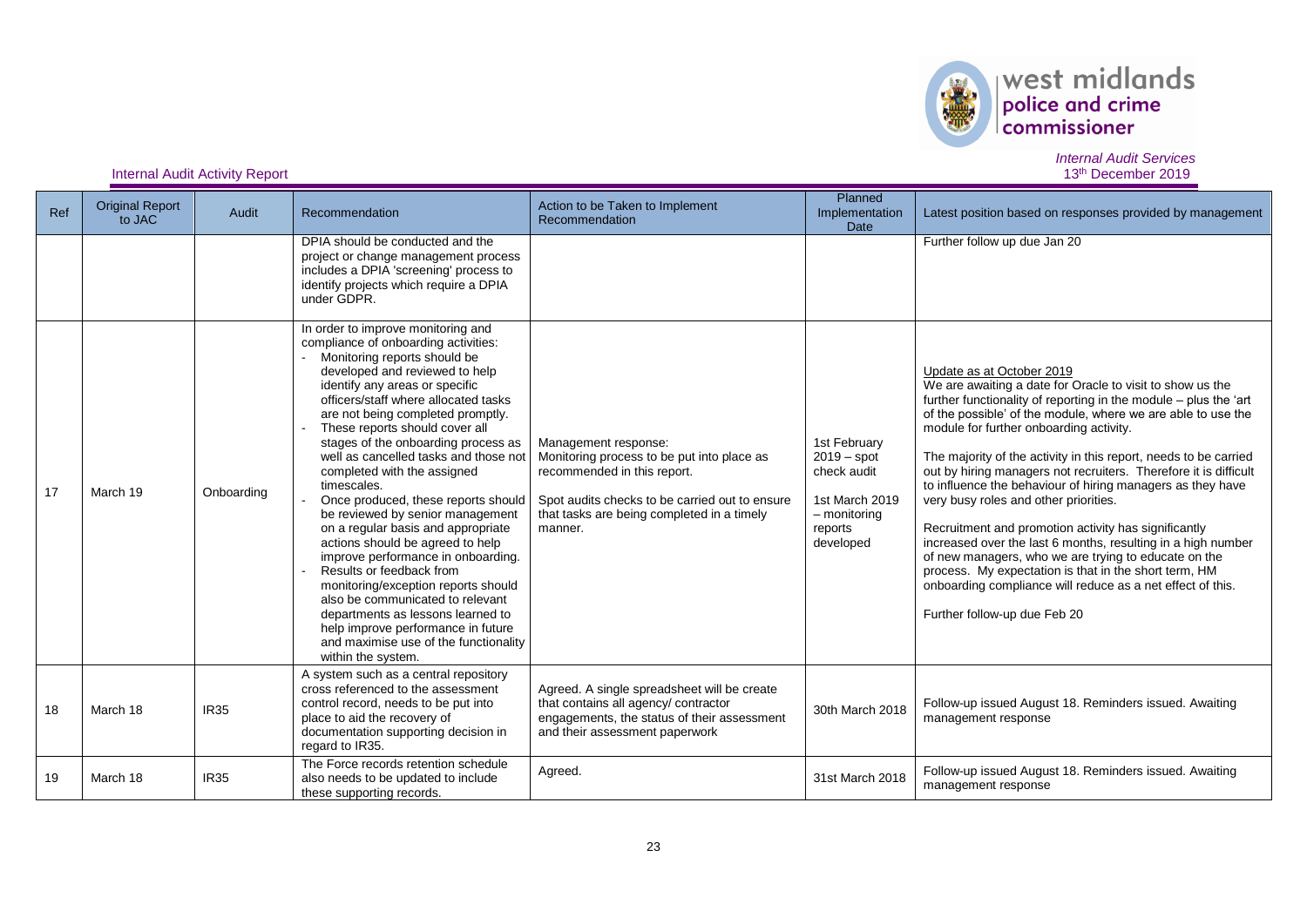

*Internal Audit Services*

| Ref | <b>Original Report</b><br>to JAC | Audit       | Recommendation                                                                                                                                                                                                                                                                                                                                                                                                                                                | Action to be Taken to Implement<br>Recommendation                               | Planned<br>Implementation<br><b>Date</b> | Latest position based on responses provided by management                     |
|-----|----------------------------------|-------------|---------------------------------------------------------------------------------------------------------------------------------------------------------------------------------------------------------------------------------------------------------------------------------------------------------------------------------------------------------------------------------------------------------------------------------------------------------------|---------------------------------------------------------------------------------|------------------------------------------|-------------------------------------------------------------------------------|
| 20  | March 18                         | <b>IR35</b> | The IR35 procedure within the payroll<br>system for making deductions should be<br>tested to ensure it can be relied upon<br>and is fit for purpose.<br>Testing should also be undertaken to<br>ensure that with the updated system<br>configuration, the Force/PCC are able to<br>comply with the Specified Information<br>Order in producing monthly expenditure<br>publications.                                                                           | Agreed, configuration changes will be made<br>and tested on the payroll system. | 30th March 2018                          | Follow-up issued August 18. Reminders issued. Awaiting<br>management response |
| 21  | March 19                         | Expenses    | Line Managers should be reminded of<br>their responsibility to undertake a<br>detailed check on expenses claimed<br>prior to approval to ensure they are in<br>accordance with Force Policy, they are<br>accurate, miles appear reasonable and<br>receipts are available where required.<br>They should also be reminded and<br>encouraged not to approve items<br>through the expenses system that<br>should be processed through the<br>Procurement system. | Agreed                                                                          | 28th Feb 2019                            | Follow-up issued August 19. Reminders issued. Awaiting<br>management response |
| 22  | March 19                         | Expenses    | The current mileage rates for leased<br>cars should be amended promptly and<br>any underpayments should be<br>corrected.<br>A routine process should be established<br>whereby HMRC mileage rates are<br>reviewed regularly and any changes<br>required must be entered into Oracle<br>Fusion promptly and independently<br>verified.                                                                                                                         | Agreed                                                                          | 4th Feb 2019                             | Follow-up issued August 19. Reminders issued. Awaiting<br>management response |
| 23  | March 19                         | Expenses    | To ensure all claims are progressed<br>according to policy a suite of reports, or<br>a performance management dashboard<br>prompting review and investigation by<br>management, should be introduced.<br>This should include:<br>• analysis of claims within each status                                                                                                                                                                                      | Agreed                                                                          | 28th Feb 2019                            | Follow-up issued August 19. Reminders issued. Awaiting<br>management response |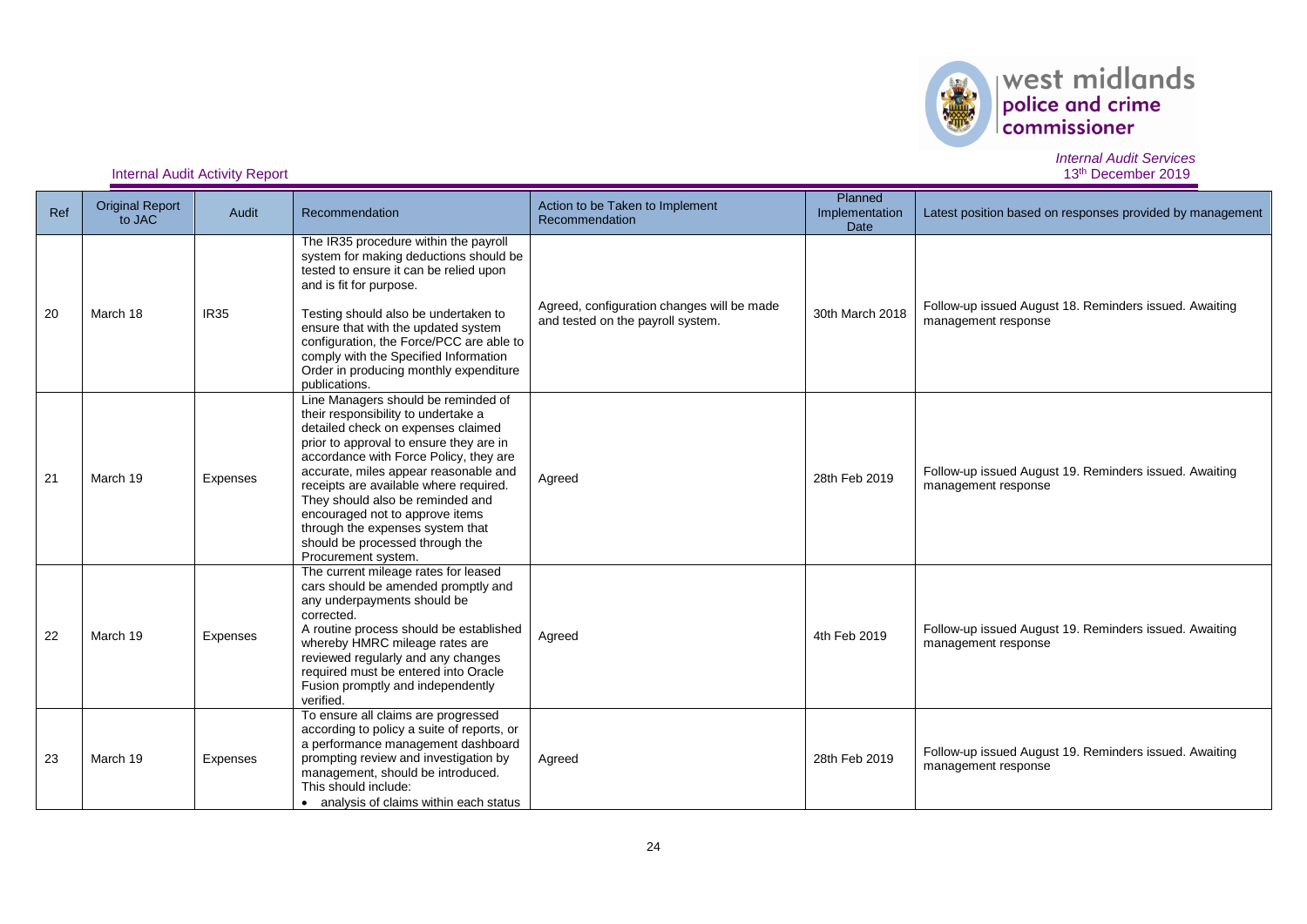

| Ref | <b>Original Report</b><br>to JAC | Audit    | Recommendation                                                                                                                                                                                                                                                                                                                                                                                                                                                                                                                                                                                                                                                                                                                     | Action to be Taken to Implement<br>Recommendation | Planned<br>Implementation<br>Date | Latest position based on responses provided by management                     |
|-----|----------------------------------|----------|------------------------------------------------------------------------------------------------------------------------------------------------------------------------------------------------------------------------------------------------------------------------------------------------------------------------------------------------------------------------------------------------------------------------------------------------------------------------------------------------------------------------------------------------------------------------------------------------------------------------------------------------------------------------------------------------------------------------------------|---------------------------------------------------|-----------------------------------|-------------------------------------------------------------------------------|
|     |                                  |          | category, e.g. ready for payment,<br>manager requested more<br>information, pending expense auditor<br>approval etc.; and<br>the age range of claims within each<br>status category.<br>Management should maintain oversight<br>of this information to ensure claims are<br>being reviewed and queries are resolved<br>promptly.<br>If any of the status categories available<br>within the system, such as 'Manager<br>requested more information,'<br>Management should investigate the<br>possibility of these categories being<br>removed from the options list within the<br>system.                                                                                                                                          |                                                   |                                   |                                                                               |
| 24  | March 19                         | Expenses | To prevent duplicate expense claims<br>being paid:<br>□ Line Managers need to be reminded<br>of their responsibility to review and<br>investigate the on screen prompts of<br>recent similar events prior to authorising<br>an expense.<br>$\Box$ Investigate the possibility of revising<br>the criteria for the claims selected for<br>expense audit to include potential<br>duplicates. If included, this would negate<br>the need for a separate duplicate report<br>to be produced and investigated.<br>$\Box$ Until such time the audit criteria can<br>be amended, Payroll must produce and<br>review the duplicate payment report on a<br>frequent basis (at least weekly) and take<br>action to recover any overpayments. | Agreed                                            | 31st March 2019                   | Follow-up issued August 19. Reminders issued. Awaiting<br>management response |
| 25  | March 19                         | Expenses | Vacation rules must be amended to<br>ensure compliance with financial                                                                                                                                                                                                                                                                                                                                                                                                                                                                                                                                                                                                                                                              | Agreed                                            | 28th Feb 2019                     | Follow-up issued August 19. Reminders issued. Awaiting<br>management response |